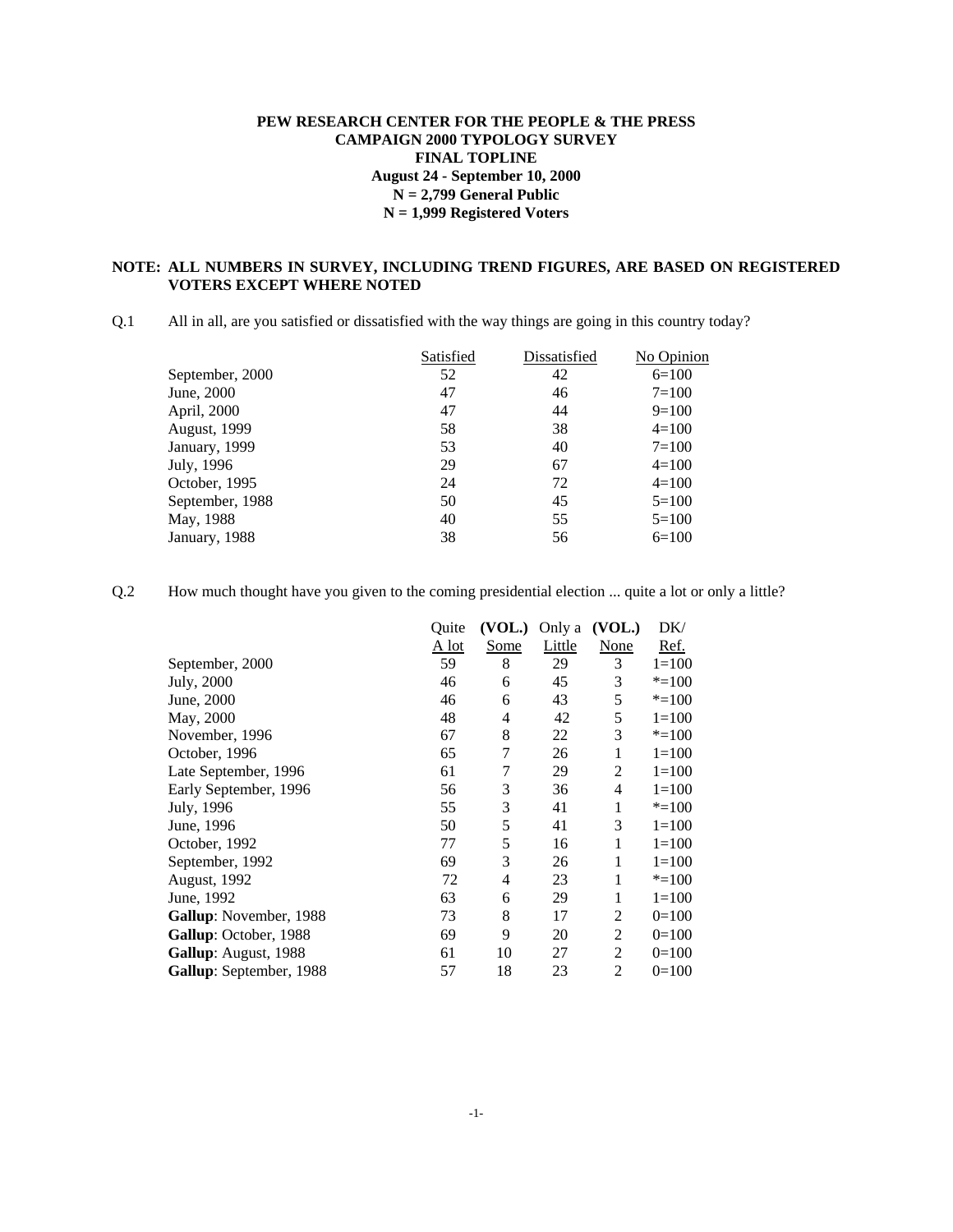Q.3 How closely have you been following news about the presidential election campaign... very closely, fairly closely, not too closely, or not at all closely?

|                       | Very    | Fairly  |         |    | Not too Not at all (VOL.) |
|-----------------------|---------|---------|---------|----|---------------------------|
|                       | closely | closely | closely |    | closely DK/Ref.           |
| September, 2000       | 27      | 46      | 18      | 8  | $1=100$                   |
| July, $20001$         | 25      | 40      | 19      | 15 | $1=100$                   |
| June, 2000            | 27      | 34      | 22      | 16 | $1=100$                   |
| April, 2000           | 21      | 36      | 25      | 18 | $* = 100$                 |
| Early April, 2000     | 22      | 43      | 20      | 15 | $* = 100$                 |
| <b>March</b> , 2000   | 30      | 43      | 16      | 10 | $1 = 100$                 |
| November, 1996        | 34      | 45      | 15      | 6  | $* = 100$                 |
| Early September, 1996 | 29      | 39      | 19      | 13 | $* = 100$                 |
| July, 1996            | 25      | 42      | 21      | 11 | $1 = 100$                 |
| October, 1992         | 55      | 36      | 7       | 2  | $0=100$                   |
| September, 1992       | 47      | 36      | 11      | 6  | $* = 100$                 |
| August, 1992          | 36      | 51      | 11      | 2  | $0=100$                   |
| July, 1992            | 23      | 48      | 24      | 5  | $* = 100$                 |
| October, 1988         | 43      | 44      | 11      | 2  | $* = 100$                 |
| August, 1988          | 39      | 45      | 13      | 3  | $* = 100$                 |
|                       |         |         |         |    |                           |

# Q.4 How often would you say you vote... **(READ)**

|                        |        |               |                 |                |                  | (VOL.)         |           |
|------------------------|--------|---------------|-----------------|----------------|------------------|----------------|-----------|
|                        |        | Nearly        | Part of         |                | (VOL.)           | Never          |           |
|                        | Always | <b>Always</b> | The time Seldom |                | Other            | Vote           | DK/Ref.   |
| September, 2000        | 61     | 21            | 9               | 7              | $\ast$           | $\overline{2}$ | $* = 100$ |
| June, 2000             | 58     | 26            | 10              | 4              | 1                | 1              | $* = 100$ |
| Late September, 1999   | 40     | 47            | 9               | 3              | $\ast$           | 1              | $* = 100$ |
| Early September, 1998  | 53     | 33            | 9               | 4              | 1                | $\theta$       | $* = 100$ |
| June, 1998             | 49     | 33            | 12              | 5              | 1                | $\theta$       | $0=100$   |
| September, 1997        | 62     | 26            | 8               | 3              | $\ast$           | 1              | $* = 100$ |
| November, 1996         | 55     | 28            | 8               | 6              | 1                | 2              | $* = 100$ |
| October, 1996          | 52     | 30            | 9               | 5              | $\overline{2}$   | $\overline{c}$ | $* = 100$ |
| Late September, 1996   | 52     | 31            | 10              | 4              | 1                | $\overline{2}$ | $* = 100$ |
| June, 1996             | 52     | 33            | 9               | 4              | 1                | $\mathbf 1$    | $* = 100$ |
| February, 1996         | 42     | 41            | 11              | 4              | 1                | 1              | $* = 100$ |
| October, 1995          | 53     | 35            | 7               | 4              | $\ast$           | 1              | $* = 100$ |
| April, 1995            | 53     | 34            | 9               | 4              | ∗                | $\ast$         | $* = 100$ |
| November, 1994         | 58     | 28            | 8               | 5              | 1                | $\ast$         | $0=100$   |
| October, 1994          | 55     | 32            | 10              | 3              | $\ast$           | *              | $* = 100$ |
| July, 1994             | 52     | 34            | 10              | 4              | $\ast$           | $\ast$         | $* = 100$ |
| June, 1992             | 60     | 29            | 7               | 3              | 1                | ∗              | $* = 100$ |
| May, 1992              | 50     | 35            | 10              | 4              | *                | 1              | $* = 100$ |
| November, 1991         | 46     | 41            | 9               | 4              | $\boldsymbol{0}$ | $\ast$         | $* = 100$ |
| May, 1990              | 42     | 42            | 11              | 4              | $\ast$           | 1              | $* = 100$ |
| Gallup: November, 1988 | 57     | 26            | 10              | 4              | $\overline{c}$   | 1              | $* = 100$ |
| Gallup: October, 1988  | 56     | 26            | 12              | 4              | 1                | 1              | $* = 100$ |
| May, 1988              | 43     | 41            | 11              | 3              | 1                | 2              | $* = 100$ |
| January, 1988          | 49     | 39            | 9               | $\overline{c}$ | $\ast$           | $\mathbf{1}$   | $* = 100$ |
| May, 1987              | 43     | 43            | 9               | 3              | 1                | 1              | $* = 100$ |

<sup>1</sup> In March through July 2000 the question was worded "News about candidates for the 2000 presidential election."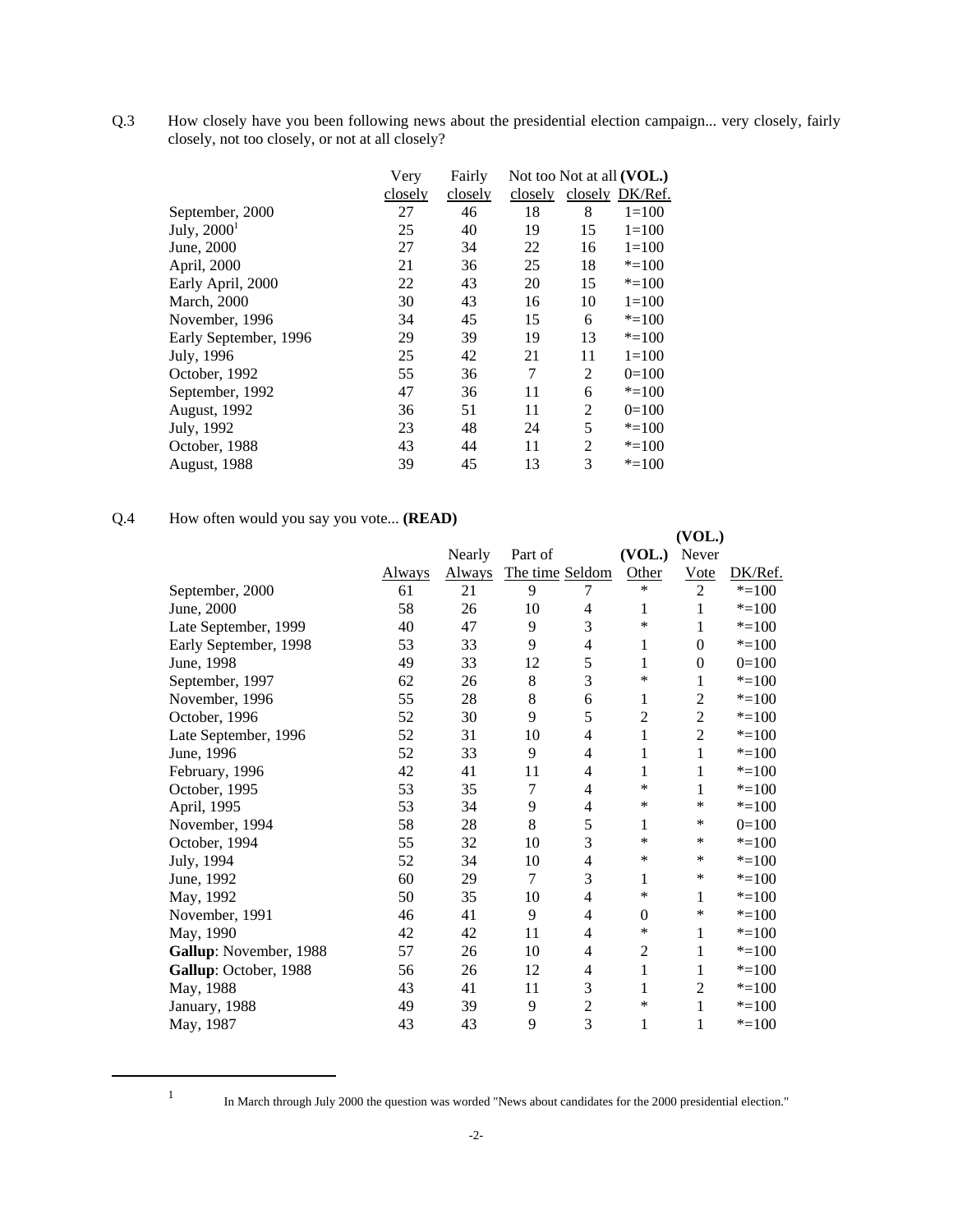Q.5 These days, many people are so busy they can't find time to register to vote, or move around so often they don't get a chance to re-register... Are you NOW registered to vote in your precinct or election district, or haven't you been able to register so far?

# **IF "1" YES, REGISTERED ASK:**

Q.6 Are you absolutely certain that you are registered to vote, or is there a chance that your registration has lapsed because you moved or for some other reason?

| $\frac{1}{2}$         |            |            |                |                  |            |           |
|-----------------------|------------|------------|----------------|------------------|------------|-----------|
|                       | Yes.       | Absolutely | Chance         |                  | No, Not    |           |
|                       | Registered | Certain    |                | Lapsed DK/Ref    | Registered | DK/Ref.   |
| September, 2000       | 75         | 69         | 5              |                  | 25         | $* = 100$ |
| June, 2000            | 79         | 75         | 4              | *                | 21         | $* = 100$ |
| Late September, 1999  | 74         | 69         | 5              | ∗                | 24         | $2=100$   |
| Early September, 1998 | 77         | 74         | 3              | ∗                | 22         | $1=100$   |
| Late August, 1998     | 78         | 75         | 3              | $\ast$           | 22         | $* = 100$ |
| June, 1998            | 78         | 73         | 4              | 1                | 22         | $* = 100$ |
| November, 1997        | 80         | 75         | 4              | 1                | 20         | $* = 100$ |
| September, 1997       | 79         | 76         | 3              | *                | 20         | $1=100$   |
| November, 1996        | 76         | 69         | 2              | *                | 24         | $* = 100$ |
| June, 1996            | 79         | 75         | 4              | $\boldsymbol{0}$ | 21         | $* = 100$ |
| October, 1995         | 76         | 73         | 3              | ∗                | 23         | $1=100$   |
| April, 1995           | 76         | 74         | $\overline{2}$ | $\theta$         | 23         | $1=100$   |
| December, 1994        | 74         | 70         | 3              | 1                | 24         | $2=100$   |
| November, 1994        | 73         | 70         | 2              | 1                | 26         | $1=100$   |
| Late October, 1994    | 77         | 74         | 3              | $\theta$         | 22         | $1=100$   |
| Early October, 1994   | 76         | 72         | 4              | ∗                | 23         | $1=100$   |
| July, 1994            | 79         | 75         | 4              | $\boldsymbol{0}$ | 20         | $1=100$   |
| May, 1993             | 82         |            |                |                  | 17         | $1=100$   |
| June, 1992            | 76         | 73         | 3              | $\theta$         | 23         | $1=100$   |
| November, 1990        | 80         |            |                |                  | 20         | $0=100$   |

# **BASED ON TOTAL VOTING AGE POPULATION: [N=2,799]**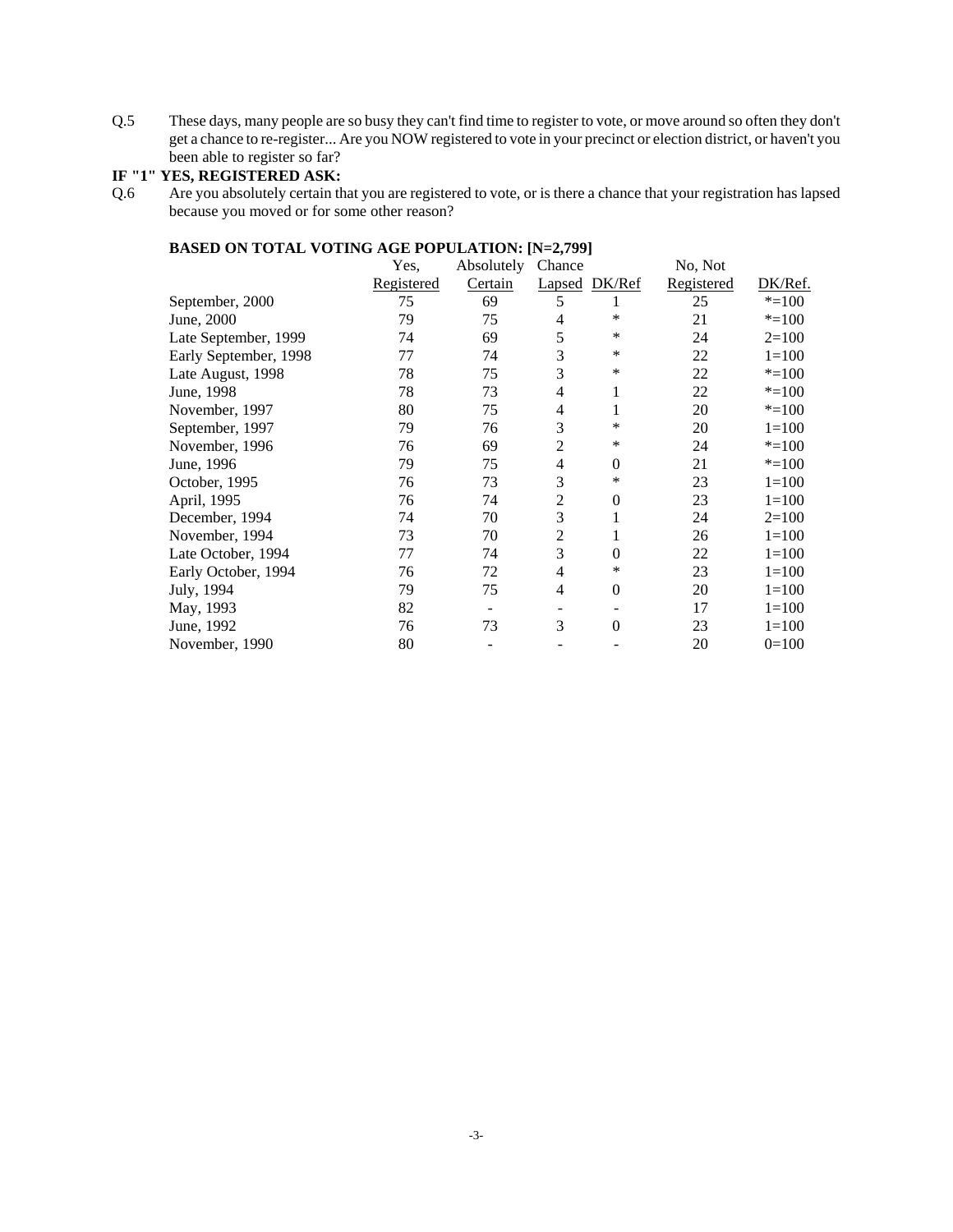- Q.7 If the presidential election were being held TODAY, would you vote for the Democratic ticket of Al Gore and Joe Lieberman, for the Republican ticket of George W. Bush and Dick Cheney, for the Green Party ticket headed by Ralph Nader, or for the Reform Party ticket headed by Pat Buchanan?
- Q.7a Do you support **(INSERT PRESIDENTIAL CHOICE FROM Q.7, DO NOT READ VP CHOICE)** strongly or only moderately?
- Q.7b As of TODAY, do you LEAN more to Gore the Democrat, more to Bush the Republican, more to Nader of the Green Party or more to Buchanan the Reform party candidate?

|                |          |                        | July           | Late June | Mid-June | Gore-Bush Trial Heat |                    |
|----------------|----------|------------------------|----------------|-----------|----------|----------------------|--------------------|
|                |          |                        | 2000           | 2000      | 2000     | Mid-June 2000        |                    |
| 47             |          | Gore/Lean Gore         | 41             | 35        | 42       | 46                   | Gore/Lean Gore     |
|                | 25       | Strongly               | n/a            | n/a       | n/a      | 18                   | Strongly           |
|                | 21       | Only moderately        | n/a            | n/a       | n/a      | 27                   | Only moderately    |
|                | 1        | Don't know             | n/a            | n/a       | n/a      | $\mathbf{1}$         | Don't know         |
| 41             |          | Bush/Lean Bush         | 42             | 42        | 41       | 45                   | Bush/Lean Bush     |
|                | 21       | Strongly               | n/a            | n/a       | n/a      | 20                   | Strongly           |
|                | 19       | Only moderately        | n/a            | n/a       | n/a      | 25                   | Only moderately    |
|                |          | Don't know             | n/a            | n/a       | n/a      | ∗                    | Don't know         |
| 2              |          | Nader/Lean Nader       | 6              | 2         | 4        | $\overline{9}$       | Undecided/Other/DK |
|                | 1        | Strongly               | n/a            | n/a       | n/a      | 100                  |                    |
|                |          | Only moderately        | n/a            | n/a       | n/a      |                      |                    |
|                | $\Omega$ | Don't know             | n/a            | n/a       | n/a      |                      |                    |
|                |          | Buchanan/Lean Buchanan | 2              | 2         | 3        |                      |                    |
|                | *        | Strongly               | n/a            | n/a       | n/a      |                      |                    |
|                |          | Only moderately        | n/a            | n/a       | n/a      |                      |                    |
|                | *        | Don't know             | n/a            | n/a       | n/a      |                      |                    |
| $\overline{9}$ |          | Undecided/Other/DK     | $\overline{9}$ | <u>19</u> | 10       |                      |                    |
| 100            |          |                        | 100            | 100       | 100      |                      |                    |

#### **IF RESPONDENT CHOSE GORE/LIEBERMAN IN Q.7 OR Q.7b, ASK: [N=918]**

Q.8a Would you say that your choice is more a vote FOR Al Gore or more a vote AGAINST George W. Bush? **IF RESPONDENT CHOSE BUSH/CHENEY IN Q.7 OR Q.7b, ASK: [N=836]**

Q.8b Would you say that your choice is more a vote FOR George W. Bush or more a vote AGAINST Al Gore?

| Direction of Support |             |                          | 1996 Election         | Nov | Oct | Early Sept |
|----------------------|-------------|--------------------------|-----------------------|-----|-----|------------|
| 47                   | Gore        |                          | <b>Clinton</b>        | 51  | 51  | 52         |
|                      | 30          | Pro-Gore                 | Pro-Clinton           | 33  | 33  | 35         |
|                      | 14          | Anti-Bush                | Anti-other candidates | 15  | 16  | 15         |
|                      | 3           | Undecided                | Undecided             | 3   | 2   | 2          |
| 41                   | <b>Bush</b> |                          | Dole                  | 32  | 34  | 34         |
|                      | 24          | Pro-Bush                 | Pro-Dole              | 15  | 15  | 16         |
|                      | 14          | Anti-Gore                | Anti-other candidates | 15  | 18  | 17         |
|                      | 3           | Undecided                | Undecided             | 2   |     |            |
| 12                   |             | Other/Don't know/Refused | <b>Perot</b>          | 9   | 8   | 8          |
| 100                  |             |                          | Pro-Perot             | 4   | 4   |            |
|                      |             |                          | Anti-other candidates | 5   | 4   |            |
|                      |             |                          | Undecided             | *   | *   |            |
|                      |             |                          | Don't know/Refused    | 8   |     | <u>6</u>   |
|                      |             |                          |                       | 100 | 100 | 100        |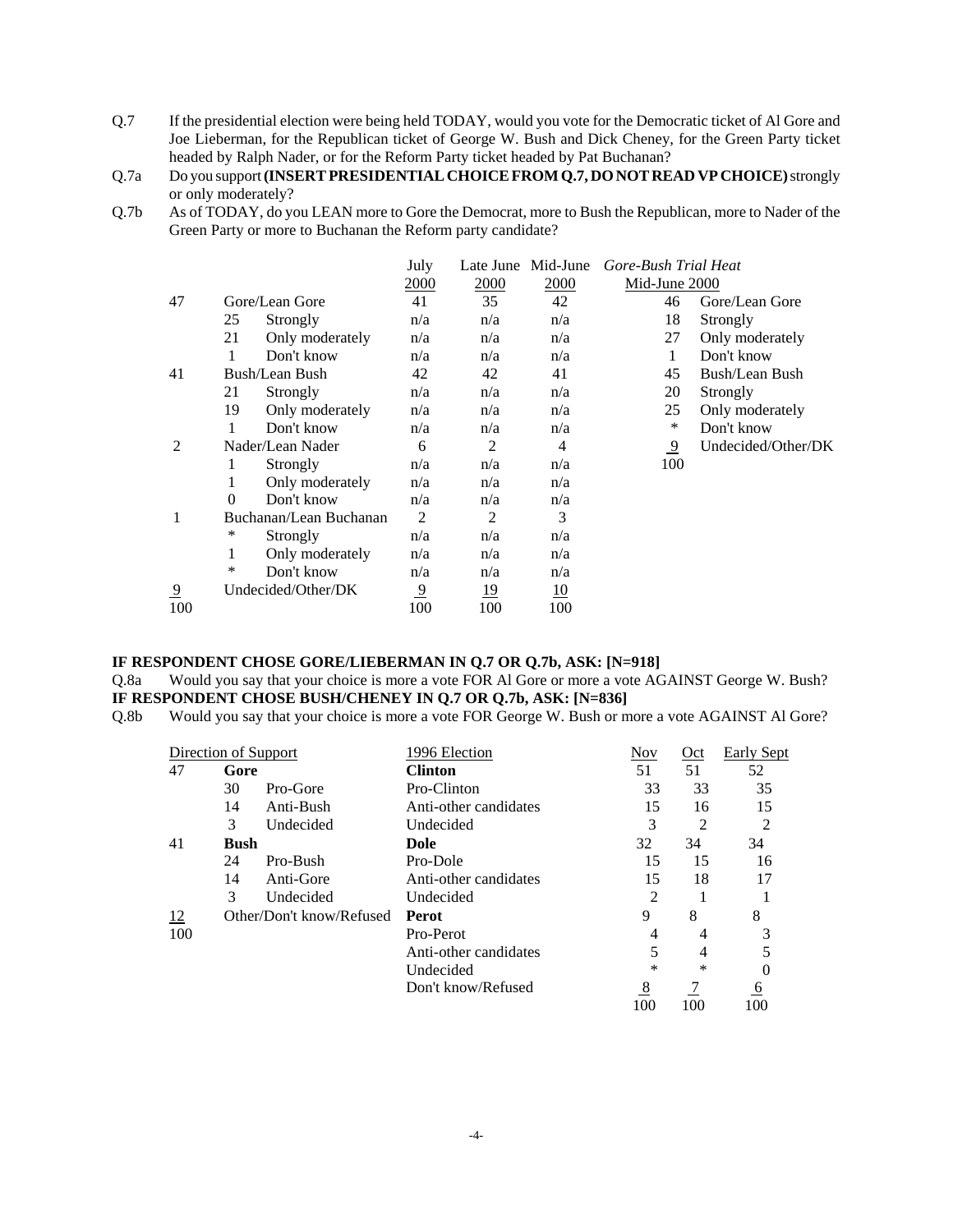## **IF RESPONDENT DID NOT CHOOSE GORE IN Q.7 OR Q.7b, ASK: [N=1,081]**

Q.9 Do you think there is a chance that you might vote for Al Gore in November or have you definitely decided not to vote for him?

|     |                             | June        | <b>Clinton</b> |
|-----|-----------------------------|-------------|----------------|
|     |                             | <b>2000</b> | Sept 1996      |
| 13  | Chance might vote for him   | 14          |                |
| 35  | Decided not to vote for him | 34          | 34             |
| - 5 | Don't know/Refused          | O           |                |
| 53% |                             | 54%         |                |

# **IF RESPONDENT DID NOT CHOOSE BUSH IN Q.7 OR Q.7b, ASK: [N=1,163]**

Q.10 Do you think there is a chance that you might vote for George W. Bush in November or have you definitely decided not to vote for him?

|     |                             | June        | Dole      |
|-----|-----------------------------|-------------|-----------|
|     |                             | <b>2000</b> | Sept 1996 |
| 15  | Chance might vote for him   |             |           |
| 38  | Decided not to vote for him | 33          |           |
| -6  | Don't know/Refused          | 6           |           |
| 59% |                             | 54%         | 66%       |

#### **IF RESPONDENT DID NOT CHOOSE NADER IN Q.7 OR Q.7b, ASK: [N=1,948]**

- Q.11 Do you think there is a chance that you might vote for Ralph Nader in November or have you definitely decided not to vote for him?
	- 13 Chance might vote for him
	- 76 Decided not to vote for him
	- 9 Don't know/Refused
	- 98%

## **IF RESPONDENT DID NOT CHOOSE BUCHANAN IN Q.7 OR Q.7b, ASK: [N=1,977]**

- Q.12 Do you think there is a chance that you might vote for Pat Buchanan in November or have you definitely decided not to vote for him?
	- 9 Chance might vote for him
	- 82 Decided not to vote for him
	- 8 Don't know/Refused

99%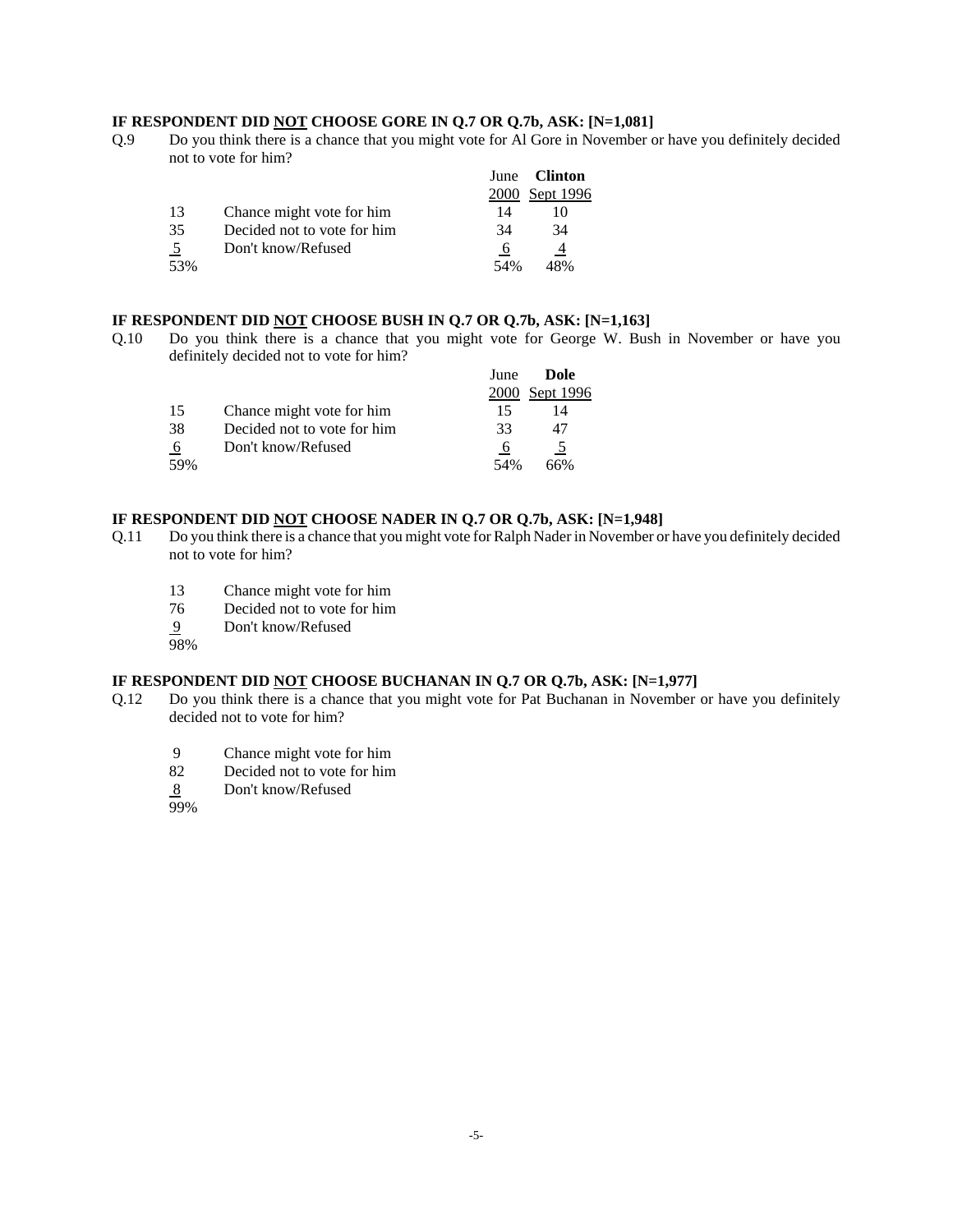# **IF RESPONDENT CHOSE A CANDIDATE IN Q.7 OR Q.7b, ASK:**

Q.13 What do you like most about **(INSERT FROM Q.7 OR Q.7b)**, his personality, his leadership ability, his experience or his stand on issues?

|                |                     | Personality | Leadership     | Experience | Stand on issues | Don't know |           |
|----------------|---------------------|-------------|----------------|------------|-----------------|------------|-----------|
| Al Gore        |                     | 9           | 15             | 22         | 48              | $6=100$    | $(N=918)$ |
|                | June, 2000          | 7           | 13             | 29         | 42              | $9=100$    |           |
|                | May, 2000           | 10          | 13             | 30         | 40              | $7 = 100$  |           |
|                | <b>March</b> , 2000 | 10          | 14             | 28         | 40              | $8=100$    |           |
|                | October, 1999       | 8           | 11             | 32         | 43              | $6=100$    |           |
| George W. Bush |                     | 9           | 19             | 9          | 55              | $8=100$    | $(N=836)$ |
|                | June, 2000          | 10          | 19             | 11         | 50              | $10=100$   |           |
|                | May, 2000           | 12          | 22             | 8          | 51              | $7 = 100$  |           |
|                | <b>March</b> , 2000 | 14          | 24             | 10         | 42              | $10=100$   |           |
|                | October, 1999       | 13          | 25             | 11         | 42              | $9=100$    |           |
| Ralph Nader    |                     | 6           | $\overline{4}$ | 9          | 80              | $1 = 100$  | $(N=51)$  |
| Pat Buchanan   |                     | n/a         | n/a            | n/a        | n/a             |            | $(N=22)$  |

#### **IF RESPONDENT CHOSE BUSH IN Q.7 OR Q.7b, ASK:**

Q.14 What do you like LEAST about Al Gore, his personality, his leadership ability, his experience or his stand on issues?

|         |                     | Personality |    | Leadership Experience Stand on Issues Don't know |            |           |
|---------|---------------------|-------------|----|--------------------------------------------------|------------|-----------|
| Al Gore |                     |             |    | 48                                               | $11 = 100$ | $(N=836)$ |
|         | June, 2000          |             | 19 | 43                                               | $15=100$   |           |
|         | May, 2000           | 22          | 22 | 41                                               | $9=100$    |           |
|         | <b>March</b> , 2000 | 22          | 20 | 43                                               | $10=100$   |           |
|         | October, 1999       | -24         | つつ | 39                                               | $10=100$   |           |

# **IF RESPONDENT CHOSE GORE IN Q. 7 OR Q.7b ASK:**<br>Q.15 What do you like LEAST about George W. Bush, his p

What do you like LEAST about George W. Bush, his personality, his leadership ability, his experience or his stand on issues?

|                     | Personality |  | Leadership Experience Stand on Issues | Don't know |           |
|---------------------|-------------|--|---------------------------------------|------------|-----------|
| George W. Bush      | 20          |  | 43                                    | $14 = 100$ | $(N=918)$ |
| June, 2000          | 26          |  | 34                                    | $17 = 100$ |           |
| May, 2000           | 25          |  | 35                                    | $14 = 100$ |           |
| <b>March</b> , 2000 | 33          |  | 35                                    | $11 = 100$ |           |
| October, 1999       | 19          |  | 41                                    | $16=100$   |           |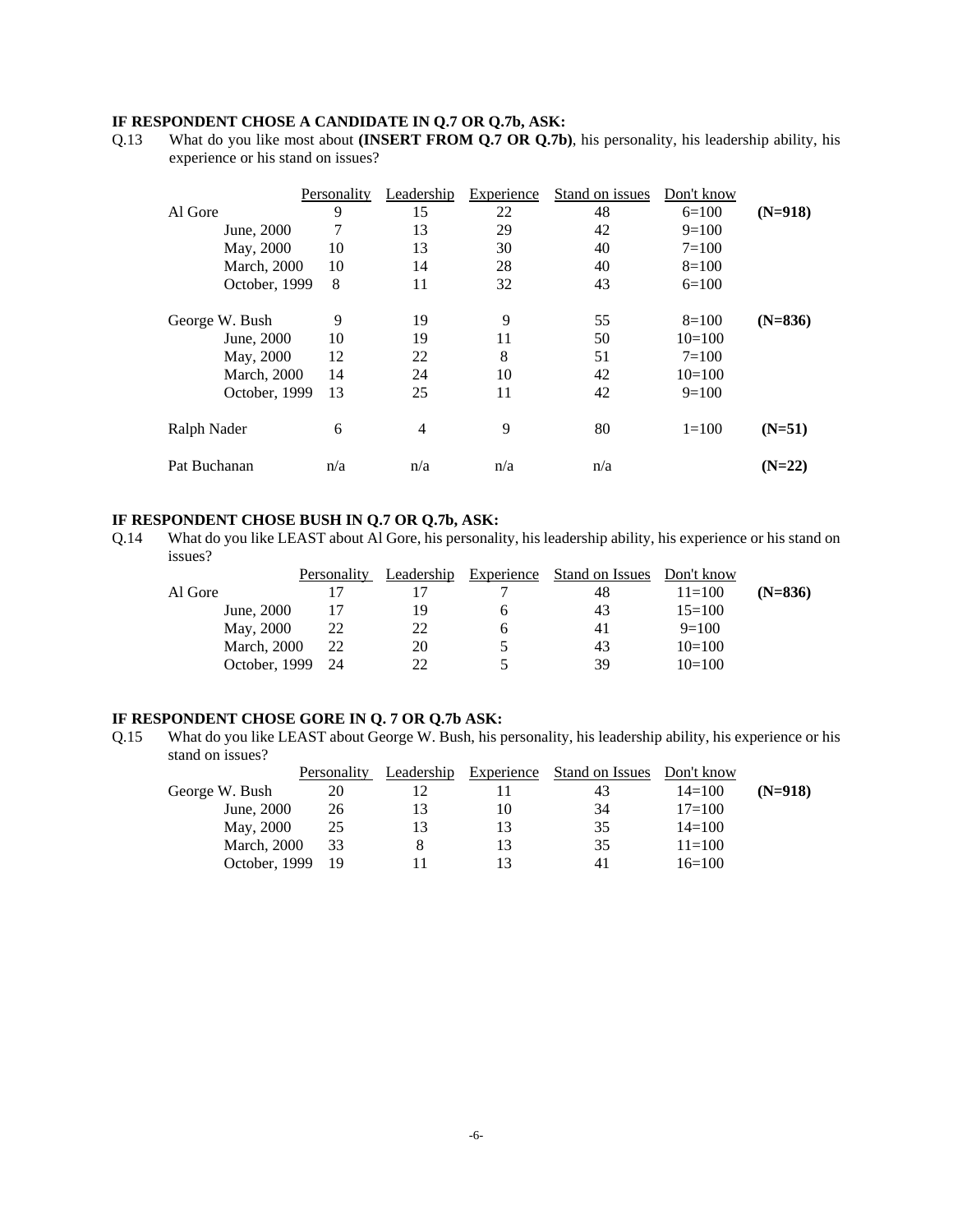# **ASK ALL:**

On another subject...

Q.16 Have the presidential candidates been talking about the issues that are important to you in this campaign, or not?

|     |                    | Oct 1996 |    |
|-----|--------------------|----------|----|
| 72  | <b>Yes</b>         |          | 59 |
| 22  | No                 | 35       |    |
| -6  | Don't know/Refused | 6        |    |
| 100 |                    | 100      |    |

Q.17 What's your impression... do George W. Bush and Al Gore take different positions on the issues, or are they pretty similar in their positions on the issues?

|            |                    | June 2000 | July 1999 |
|------------|--------------------|-----------|-----------|
| 56         | Different          | 51        |           |
| 32         | Similar            | 33        | 24        |
| <u> 12</u> | Don't know/Refused | 16        | <u>29</u> |
| 100        |                    | 100       | 100       |

#### **QUESTION WAS ASKED SEPT 1-10, 2000 ONLY [N=835]**

- Q.17a Which candidate do you think has been running the more POSITIVE campaign so far Al Gore or George W. Bush?
	- 42 Al Gore<br>31 George V
	- George W. Bush
	- 6 Neither **(VOL.)**
	- 10 Both **(VOL.)**
	- 11 Don't know/Refused
	- 100
- Q.18 Now I'm going to read you some pairs of statements that will help us understand how you feel about a number of things. As I read each pair, tell me whether the FIRST statement or the SECOND statement comes closer to your own views — even if neither is exactly right. The first pair is... **(READ AND ROTATE) (AFTER CHOICE IS MADE, PROBE:** Do you feel STRONGLY about that, or not?**)**

|    |                | - THIS SERIES AND TREND FIGURES ARE BASED ON TOTAL GENERAL PUBLIC |      |                |                |      |                |                |      |
|----|----------------|-------------------------------------------------------------------|------|----------------|----------------|------|----------------|----------------|------|
|    |                |                                                                   | Aug  | June           | Oct            |      | Oct April Oct  |                | July |
|    |                |                                                                   | 1999 | 1997           | 1996           | 1995 | <u> 1995 </u>  | 1994           | 1994 |
| a. |                | Government is almost always wasteful                              |      |                |                |      |                |                |      |
|    | 52             | and inefficient                                                   | 51   | 59             | 56             | 63   | 63             | 64             | 66   |
|    |                | 43<br>Strongly                                                    | 41   | 49             | 48             | 53   | 51             | 54             | 54   |
|    |                | Not Strongly<br>9                                                 | 10   | 10             | 8              | 10   | 12             | 10             | 12   |
|    |                | Government often does a better job than                           |      |                |                |      |                |                |      |
|    | 40             | people give it credit for                                         | 43   | 36             | 39             | 34   | 34             | 32             | 31   |
|    |                | 27<br>Strongly                                                    | 28   | 23             | 25             | 20   | 19             | 19             | 17   |
|    |                | 13<br>Not Strongly                                                | 15   | 13             | 14             | 14   | 15             | 13             | 14   |
|    | $\overline{8}$ | Neither/Don't know                                                | 6    | $\overline{5}$ | $\overline{5}$ | 3    | $\overline{3}$ | $\overline{4}$ |      |
|    | 100            |                                                                   | 100  | 100            | 100            | 100  | 100            | 100            | 100  |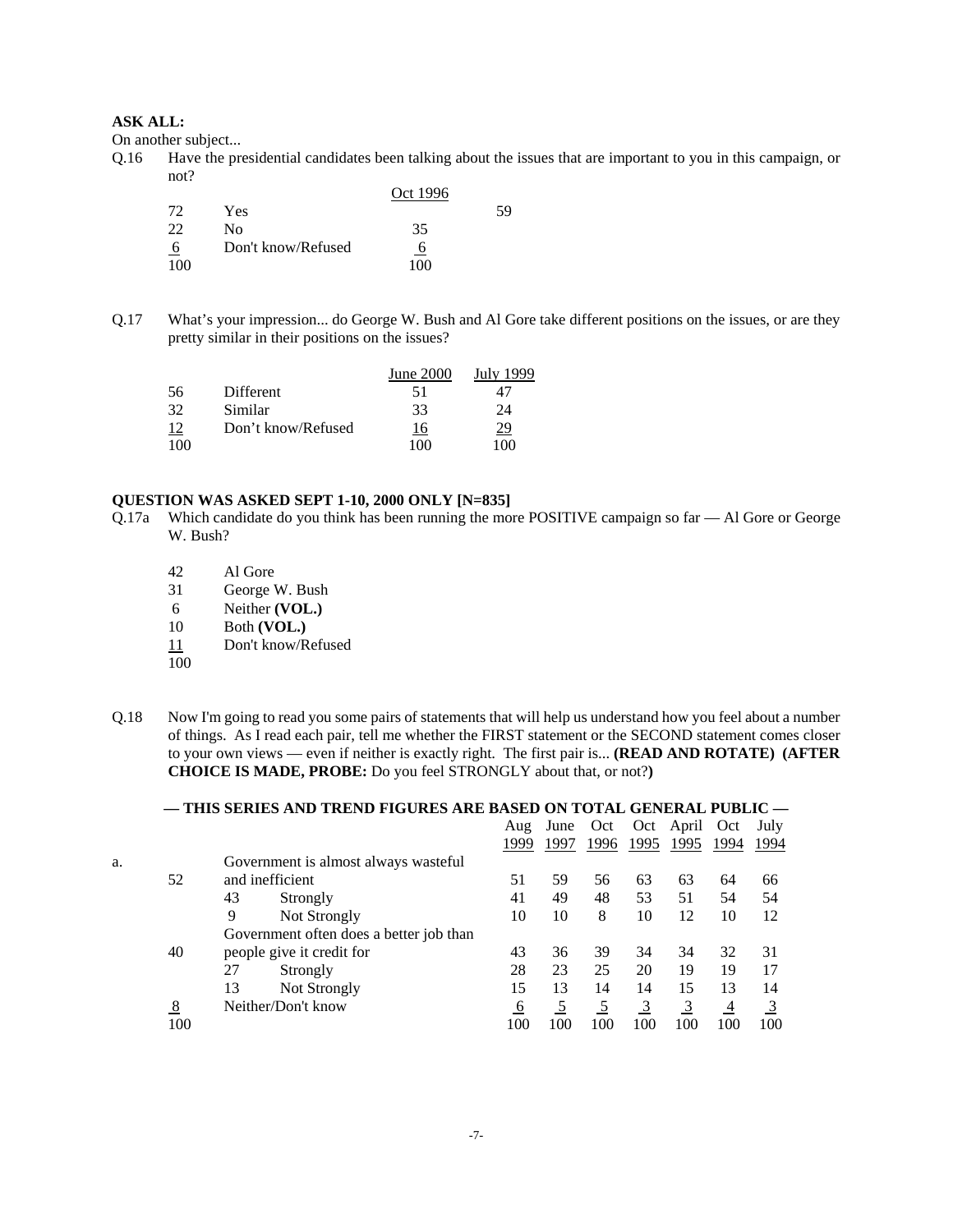#### **Q.18 con't ...**

#### **— THIS SERIES AND TREND FIGURES ARE BASED ON TOTAL GENERAL PUBLIC —**

|    |                |                                              | Aug<br>1999 | Oct<br>1997              | June<br>1997   | Oct<br>1996                                   | Oct<br>1995 | April<br>1995  | Oct<br>1994 | July<br>1994   |
|----|----------------|----------------------------------------------|-------------|--------------------------|----------------|-----------------------------------------------|-------------|----------------|-------------|----------------|
| f. |                | Racial discrimination is the main reason     |             |                          |                |                                               |             |                |             |                |
|    |                | why many black people can't get ahead        |             |                          |                |                                               |             |                |             |                |
|    | 31             | these days                                   | 28          | 25                       | 33             | 28                                            | 37          | 34             | 34          | 32             |
|    |                | 22<br>Strongly                               | 19          | u.                       | 22             | 19                                            | 25          | 21             | 24          | 20             |
|    |                | 9<br>Not Strongly                            | 9           | 44                       | 11             | 9                                             | 12          | 13             | 10          | 12             |
|    |                | Blacks who can't get ahead in this country   |             |                          |                |                                               |             |                |             |                |
|    |                | are mostly responsible for their own         |             |                          |                |                                               |             |                |             |                |
|    | 54             | condition                                    | 59          | 61                       | 54             | 58                                            | 53          | 56             | 54          | 59             |
|    |                | 43<br>Strongly                               | 46          | u.                       | 41             | 45                                            | 38          | 40             | 40          | 43             |
|    |                | 11<br>Not Strongly                           | 13          | $\overline{a}$           | 13             | 13                                            | 15          | 16             | 14          | 16             |
|    | 15             | Neither/Don't know                           | 13          | 14                       | 13             | 14                                            | 10          | 10             | 12          | $\overline{9}$ |
|    | 100            |                                              | 100         | 100                      | 100            | 100                                           | 100         | 100            | 100         | 100            |
|    |                |                                              | Aug         | Oct                      | June           | June                                          | July        |                |             |                |
|    |                |                                              | 1999        | 1997                     | 1997           | 1996                                          | 1994        |                |             |                |
| g. |                | Immigrants today strengthen our country      |             |                          |                |                                               |             |                |             |                |
|    | 50             | because of their hard work and talents       | 46          | 41                       | 41             | 37                                            | 31          |                |             |                |
|    |                | 36<br>Strongly                               | 30          | $\overline{a}$           | 26             | ΞĒ,                                           | 17          |                |             |                |
|    |                | 14<br>Not Strongly                           | 16          | $\overline{a}$           | 15             | $\mathord{\hspace{1pt}\text{--}\hspace{1pt}}$ | 14          |                |             |                |
|    |                | Immigrants today are a burden on our         |             |                          |                |                                               |             |                |             |                |
|    |                | country because they take our jobs, housing, |             |                          |                |                                               |             |                |             |                |
|    | 38             | and health care                              | 44          | 48                       | 48             | 54                                            | 63          |                |             |                |
|    |                | 29<br>Strongly                               | 34          | $\overline{a}$           | 37             | Ξ.                                            | 49          |                |             |                |
|    |                | Not Strongly<br>9                            | 10          | $\overline{\phantom{m}}$ | 11             | $\overline{\phantom{a}}$                      | 14          |                |             |                |
|    | 12             | Neither/Don't know                           | 10          | 11                       | 11             | $\overline{9}$                                | 6           |                |             |                |
|    | 100            |                                              | 100         | 100                      | 100            | 100                                           | 100         |                |             |                |
|    |                |                                              | Aug         | Oct                      | Oct            | April                                         | Oct         | July           |             |                |
|    |                |                                              | 1999        | 1996                     | 1995           | 1995                                          | 1994        | 1994           |             |                |
| j. |                | We should all be willing to fight for our    |             |                          |                |                                               |             |                |             |                |
|    | 48             | country, whether it is right or wrong        | 47          | 48                       | 49             | 49                                            | 47          | 52             |             |                |
|    |                | 41<br>Strongly                               | 39          | 39                       | 38             | 39                                            | 39          | 43             |             |                |
|    |                | $\tau$<br>Not Strongly                       | 8           | $\tau$                   | 11             | 10                                            | $\,8\,$     | 9              |             |                |
|    |                | It's acceptable to refuse to fight in a war  |             |                          |                |                                               |             |                |             |                |
|    | 45             | you believe is morally wrong                 | 47          | 47                       | 48             | 47                                            | 47          | 45             |             |                |
|    |                | 37<br>Strongly                               | 38          | 39                       | 38             | 38                                            | 37          | 35             |             |                |
|    |                | 8<br>Not Strongly                            | 9           | $\,8\,$                  | $10\,$         | $\overline{9}$                                | $10\,$      | $10\,$         |             |                |
|    | $\overline{1}$ | Neither/Don't know                           | 6           | $\overline{7}$           | $\overline{3}$ | $\overline{4}$                                | 6           | $\overline{3}$ |             |                |
|    | 100            |                                              | 100         | 100                      | 100            | 100                                           | 100         | 100            |             |                |

-8-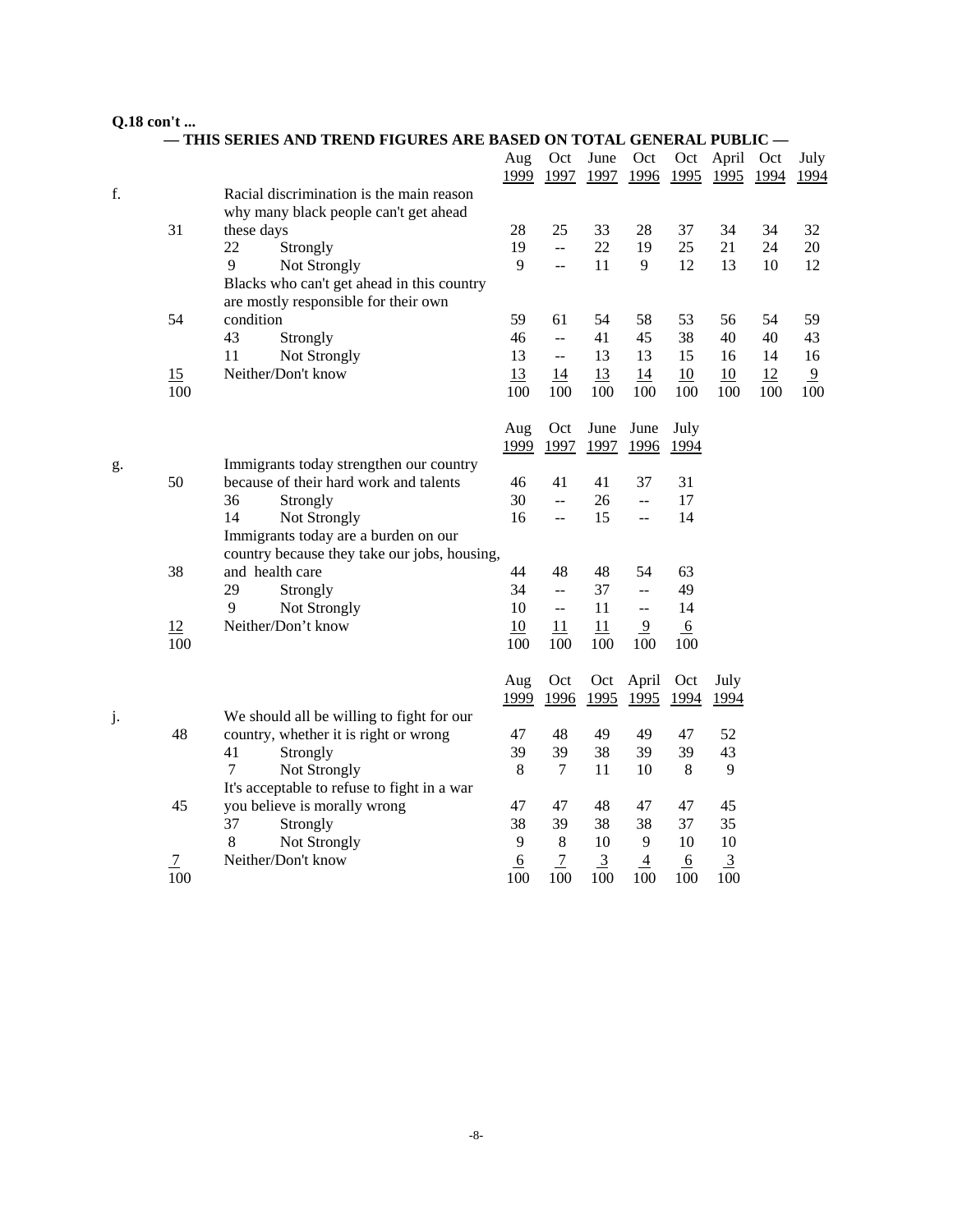#### **Q.18 con't ...**

#### **— THIS SERIES AND TREND FIGURES ARE BASED ON TOTAL GENERAL PUBLIC —**

|    |                       |                                                                                                                                | Aug<br>1999                  | July<br>1994                 |                             |                                 |                             |                              |                             |
|----|-----------------------|--------------------------------------------------------------------------------------------------------------------------------|------------------------------|------------------------------|-----------------------------|---------------------------------|-----------------------------|------------------------------|-----------------------------|
| k. | 73                    | Most people who want to get ahead can<br>make it if they're willing to work hard<br>Strongly<br>66<br>7<br>Not strongly        | 74<br>66<br>8                | 68<br>59<br>9                |                             |                                 |                             |                              |                             |
|    | 24                    | Hard work and determination are no<br>guarantee of success for most people<br>20<br>Strongly<br>$\overline{4}$<br>Not strongly | 23<br>18<br>$\sqrt{5}$       | 30<br>22<br>$\,8\,$          |                             |                                 |                             |                              |                             |
|    | $\overline{3}$<br>100 | Neither/Don't know                                                                                                             | $\overline{3}$<br>100        | $\overline{2}$<br>100        |                             |                                 |                             |                              |                             |
| m. |                       | Too much power is concentrated in the                                                                                          | Aug<br><u> 1999 </u>         | Oct<br>1996                  |                             | Oct April Oct<br>1995 1995 1994 |                             | July<br>1994                 |                             |
|    | 76                    | hands of a few large companies<br>64<br>Strongly<br>12<br>Not Strongly                                                         | 77<br>62<br>15               | 75<br>61<br>14               | 77<br>62<br>15              | 75<br>59<br>16                  | 73<br>58<br>15              | 76<br>59<br>17               |                             |
|    | 18                    | The largest companies do NOT have<br>too much power<br>12<br>Strongly                                                          | 17<br>10                     | 18<br>10                     | 18<br>9                     | 20<br>10                        | 20<br>10                    | 19<br>9                      |                             |
|    | $6\overline{6}$       | 6<br>Not Strongly<br>Neither/Don't know                                                                                        | $\boldsymbol{7}$<br>6        | $\,8\,$<br>$\overline{1}$    | 9<br>$\overline{5}$         | 10<br>$\overline{5}$            | 10<br>$\overline{1}$        | 10<br>$\overline{5}$         |                             |
|    | 100                   |                                                                                                                                | 100                          | 100                          | 100                         | 100                             | 100                         | 100                          |                             |
|    |                       |                                                                                                                                | Aug<br>1999                  | June<br>1997                 | Oct<br>1996                 | Oct<br>1995                     | April<br>1995               | Oct<br>1994                  | July<br>1994                |
| n. | 54                    | Business corporations make too much profit<br>Strongly<br>46<br>Not Strongly<br>8                                              | 52<br>42<br>10               | 51<br>43<br>$\,8\,$          | 51<br>43<br>8               | 53<br>44<br>9                   | 51<br>42<br>9               | 50<br>40<br>10               | 52<br>43<br>9               |
|    | 38                    | Most corporations make a fair and<br>reasonable amount of profit<br>28<br>Strongly                                             | 42<br>29                     | 43<br>28                     | 42<br>27                    | 43<br>27                        | 44<br>26                    | 44<br>28                     | 43<br>27                    |
|    | 8<br>100              | 10<br>Not Strongly<br>Neither/Don't know                                                                                       | 13<br>$6\overline{6}$<br>100 | 15<br>$6\overline{6}$<br>100 | 15<br>$\overline{1}$<br>100 | 16<br>$\overline{4}$<br>100     | 18<br>$\overline{5}$<br>100 | 16<br>$6 \overline{}$<br>100 | 16<br>$\overline{5}$<br>100 |
|    |                       |                                                                                                                                | Aug<br>1999                  | Oct<br>1996                  | April                       | <u>1996</u> 1995 1995           | Oct April                   | Oct<br><u> 1994</u>          | July<br>1994                |
| о. | 66                    | Elected officials in Washington lose touch<br>with the people pretty quickly<br>53<br>Strongly<br>13<br>Not Strongly           | 68<br>55<br>13               | 69<br>58<br>11               | 72<br>59<br>13              | 73<br>60<br>13                  | 76<br>64<br>12              | 74<br>61<br>13               | 71<br>58<br>13              |
|    | 27                    | Elected officials in Washington try hard to<br>stay in touch with voters back home<br>18<br>Strongly<br>9<br>Not Strongly      | 26<br>16<br>10               | 25<br>15<br>10               | 23<br>14<br>9               | 24<br>14<br>10                  | 21<br>12<br>9               | 22<br>13<br>9                | 25<br>14<br>11              |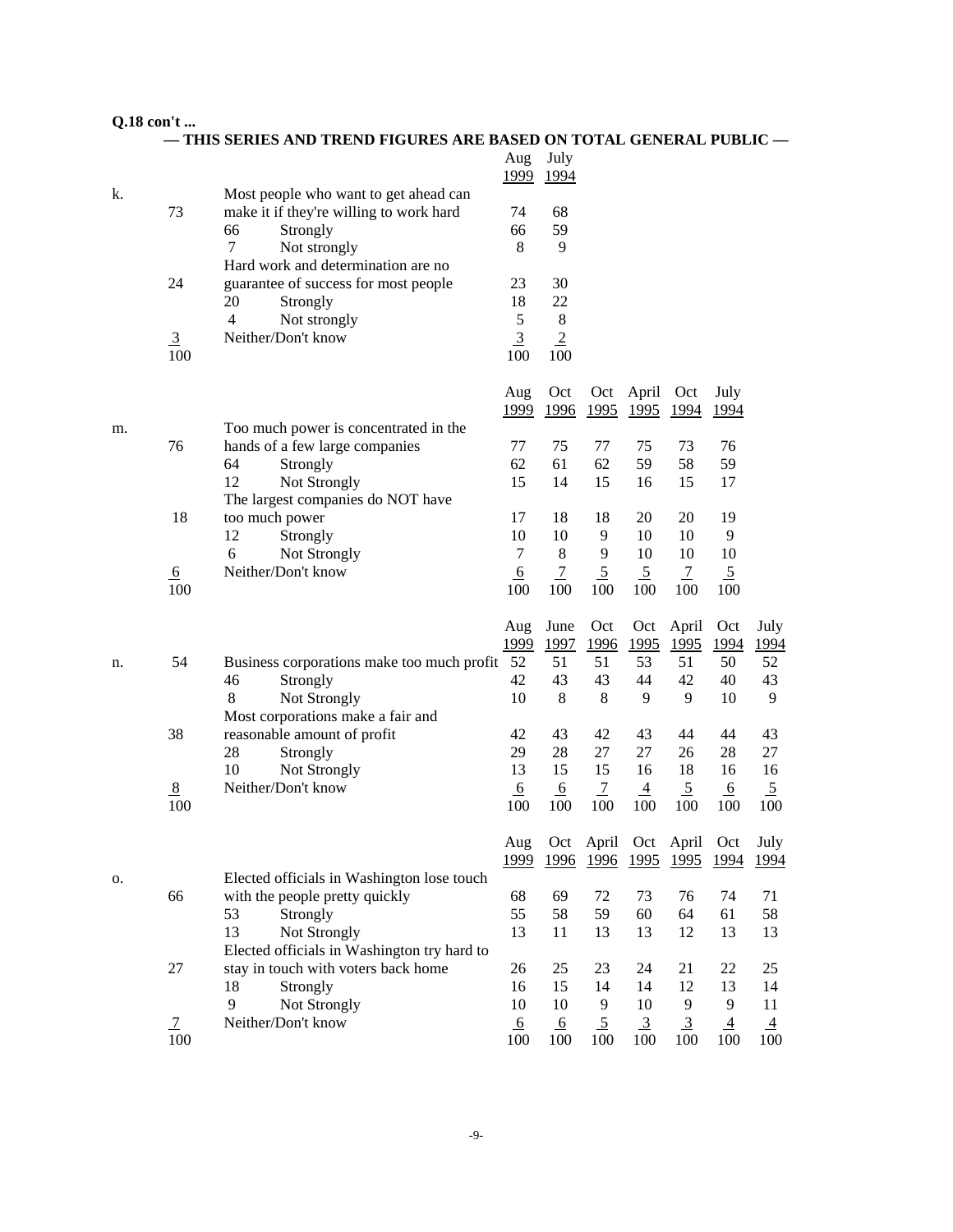| Q.18 con't |  |  |
|------------|--|--|
|------------|--|--|

|    | $\mathbf{v}$ and $\mathbf{v}$ are $\mathbf{v}$ |                                                                   |      |      |      |      |           |                |      |
|----|------------------------------------------------|-------------------------------------------------------------------|------|------|------|------|-----------|----------------|------|
|    |                                                | - THIS SERIES AND TREND FIGURES ARE BASED ON TOTAL GENERAL PUBLIC |      |      |      |      |           |                |      |
|    |                                                |                                                                   | Aug  | June | Oct  | Oct  | April Oct |                | July |
|    |                                                |                                                                   | 1999 | 1997 | 1996 | 1995 | 1995      | 1994           | 1994 |
| p. |                                                | Most elected officials care what people                           |      |      |      |      |           |                |      |
|    | 39                                             | like me think                                                     | 35   | 28   | 38   | 33   | 32        | 29             | 34   |
|    |                                                | 26<br>Strongly                                                    | 21   | 17   | 23   | 18   | 18        | 17             | 18   |
|    |                                                | Not Strongly<br>13                                                | 14   | 11   | 15   | 15   | 14        | 12             | 16   |
|    |                                                | Most elected officials don't care what                            |      |      |      |      |           |                |      |
|    | 55                                             | people like me think                                              | 60   | 67   | 58   | 64   | 64        | 68             | 64   |
|    |                                                | 44<br>Strongly                                                    | 49   | 55   | 48   | 53   | 53        | 56             | 51   |
|    |                                                | Not Strongly<br>11                                                | 11   | 12   | 10   | 11   | 11        | 12             | 13   |
|    | 6                                              | Neither/Don't know                                                |      |      | 4    | 3    | 4         | $\overline{3}$ |      |
|    | 100                                            |                                                                   | 100  | 100  | 100  | 100  | 100       | 100            | 100  |

On a different subject...

Q.19 Do you yourself plan to vote in the election this November?

#### **IF YES IN Q.19, ASK:**

Q.20 How certain are you that you will vote? Are you absolutely certain, fairly certain, or not certain?

|                                     |         | Yes, Plan Absolutely Fairly |         | <b>Not</b>     | No, Don't      | Can't Say/ |
|-------------------------------------|---------|-----------------------------|---------|----------------|----------------|------------|
|                                     | To Vote | Certain                     | Certain | Certain        | Plan To        | Don't know |
| September, 2000                     | 95      | 84                          | 10      |                | 3              | $2=100$    |
| June, 2000                          | 95      | 84                          | 10      | 1              | 2              | $3=100$    |
| Late October, $1998^2$ <sup>+</sup> | 91      |                             |         |                | 6              | $3=100$    |
| Early October, 1998 <sup>+</sup>    | 92      |                             |         |                | 4              | $4=100$    |
| Early September, 1998 <sup>†</sup>  | 95      |                             |         |                | $\overline{c}$ | $3=100$    |
| Late August, 1998 <sup>+</sup>      | 93      | 75                          | 17      | 1              | 3              | $4=100$    |
| June, 1998 <sup>+</sup>             | 95      | 74                          | 19      | 2              | 3              | $2=100$    |
| November, 1996                      | 96      | --                          | --      |                | $\overline{2}$ | $2=100$    |
| October, 1996                       | 98      | 87                          | 10      | 1              | $\mathbf{1}$   | $1=100$    |
| Late September, 1996                | 98      | 89                          | 8       | 1              | 1              | $1=100$    |
| Early September, 1996               | 96      | 83                          | 11      | $\overline{2}$ | $\overline{2}$ | $2=100$    |
| July, 1996                          | 95      | 82                          | 12      | 1              | 3              | $2=100$    |
| June, 1996                          | 96      | 84                          | 11      |                | $\overline{c}$ | $2=100$    |
| November, 1994 <sup>†</sup>         | 93      |                             |         |                | 5              | $2=100$    |
| October, 1994 <sup>+</sup>          | 95      |                             |         |                | 3              | $2=100$    |
| October, 1992                       | 98      | 91                          | 6       | 1              | 1              | $1 = 100$  |
| September, 1992                     | 98      | 85                          | 11      | 2              |                | $1=100$    |
| August, 1992                        | 97      | 89                          | 8       | $\ast$         | 1              | $2=100$    |
| June, 1992                          | 97      | 88                          | 8       | 1              |                | $2=100$    |
| Gallup: November, 1988              | 97      | 87                          | 9       |                | 2              | $1 = 100$  |
| Gallup: October, 1988               | 98      | --                          |         |                | 1              | $1 = 100$  |

<sup> $\dagger$ </sup> Non-Presidential elections

<sup>2</sup> In late October 1998, November 1996 and November 1994 the question was worded: "Do you yourself plan to vote in the election this Tuesday, or not?"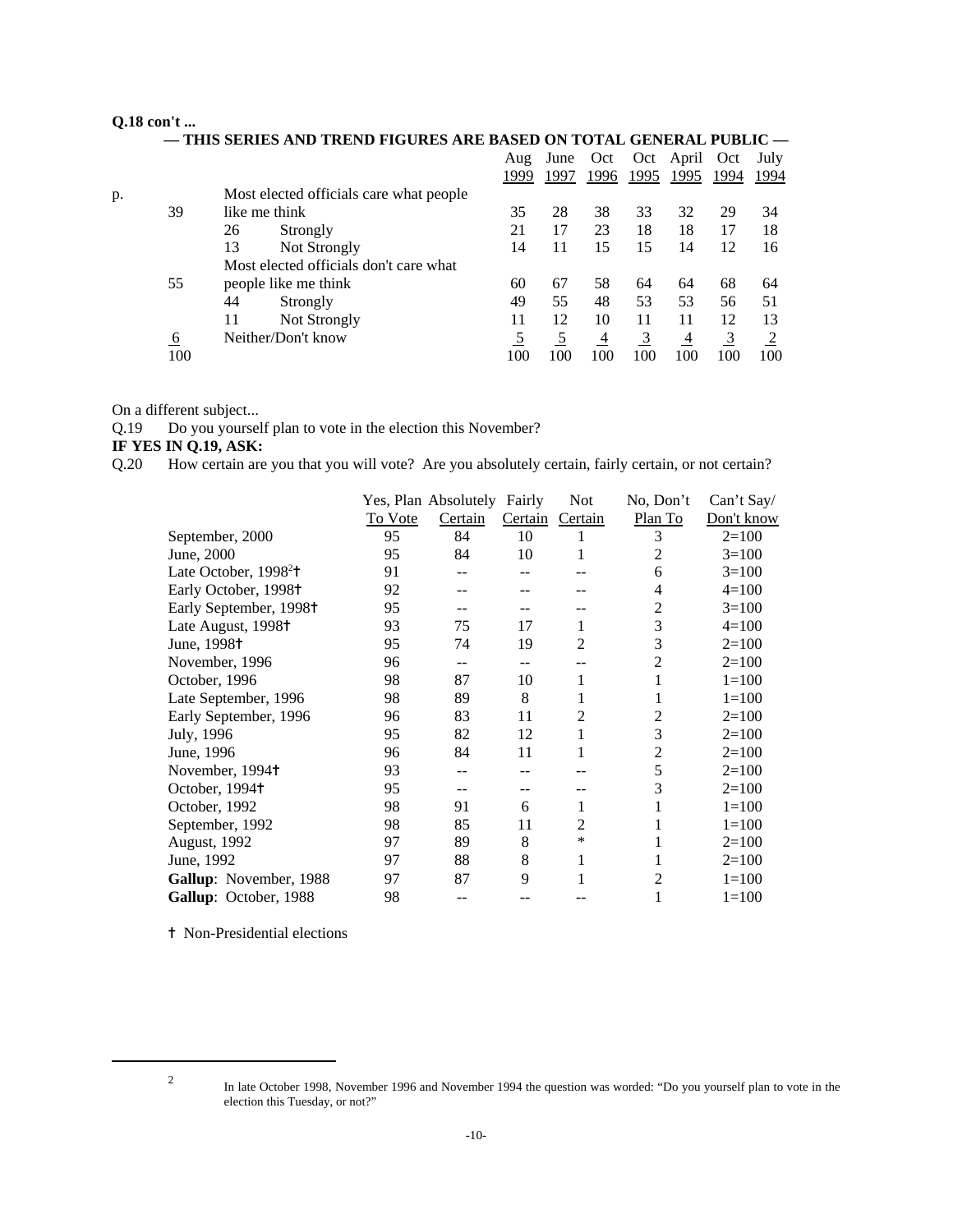#### **ASK FORM 1 ONLY: [N=1,025]**

Q.21F1 Now I'd like your opinion of some groups and organizations. (First,) would you say your overall opinion of... **(INSERT ITEM; ROTATE)** is very favorable, mostly favorable, mostly UNfavorable, or very unfavorable? **(INTERVIEWERS: PROBE TO DISTINGUISH BETWEEN "NEVER HEARD OF" AND "CAN'T RATE")**

|      |                       | Very   | Mostly | Mostly   | Very           | Never          |           |
|------|-----------------------|--------|--------|----------|----------------|----------------|-----------|
|      |                       | Favor- | Favor- | Unfavor- | Unfavor-       | Heard          | Can't     |
|      |                       | able   | able   | able     | <u>able</u>    | Qf             | Rate      |
| a.F1 | The Republican Party  | 11     | 42     | 28       | 12             | $\theta$       | $7 = 100$ |
|      | August, 1999          | 8      | 47     | 31       | 11             | *              | $3=100$   |
|      | Early October, 1998   | 9      | 43     | 28       | 14             | $\Omega$       | $6=100$   |
|      | Early September, 1998 | 9      | 48     | 27       | 10             | ∗              | $6=100$   |
|      | <b>March</b> , 1998   | 9      | 41     | 33       | 12             | *              | $5=100$   |
|      | October, 1995         | 10     | 43     | 28       | 17             | *              | $2=100$   |
|      | December, 1994        | 22     | 46     | 19       | 8              | *              | $5=100$   |
| b.F1 | The Democratic Party  | 16     | 44     | 23       | 12             | *              | $5=100$   |
|      | <b>August, 1999</b>   | 14     | 45     | 29       | 9              | ∗              | $3=100$   |
|      | Early October, 1998   | 11     | 45     | 29       | 9              | ∗              | $6=100$   |
|      | Early September, 1998 | 12     | 47     | 26       | 9              | *              | $6=100$   |
|      | <b>March</b> , 1998   | 15     | 44     | 25       | 11             | *              | $5=100$   |
|      | October, 1995         | 9      | 40     | 38       | 11             | $\overline{0}$ | $2=100$   |
|      | December, 1994        | 13     | 36     | 33       | 13             | *              | $5=100$   |
| c.F1 | Congress              | 8      | 53     | 27       | 5              | ∗              | $7 = 100$ |
|      | <b>August, 1999</b>   | 8      | 55     | 27       | 8              | *              | $2=100$   |
|      | Early October, 1998   | 7      | 55     | 25       | $\,8$          | $\overline{0}$ | $5=100$   |
|      | Early September, 1998 | 7      | 60     | 24       | $\overline{4}$ | $\Omega$       | $5=100$   |
|      | October, 1995         | 4      | 39     | 42       | 13             | $\theta$       | $2=100$   |

#### **ASK FORM 2 ONLY: [N=974]**

Q.22F2 Now I'd like your opinion of some religious groups. (First,) would you say your overall opinion of... **(INSERT ITEM; ROTATE. ITEM h SHOULD ALWAYS COME LAST)** is very favorable, mostly favorable, mostly UNfavorable, or very unfavorable? **(INTERVIEWERS: PROBE TO DISTINGUISH BETWEEN "NEVER HEARD OF" AND "CAN'T RATE")**

|      |                                                       | Very   | Mostly | Mostly   | Very           | Never          |            |
|------|-------------------------------------------------------|--------|--------|----------|----------------|----------------|------------|
|      |                                                       | Favor- | Favor- | Unfavor- | Unfavor-       | Heard          | Can't      |
|      |                                                       | able   | able   | able     | able           | $\frac{Of}{3}$ | Rate       |
| d.F2 | <b>Evangelical Christians</b>                         | 21     | 42     | 13       | 3              |                | $18=100$   |
|      | February, 1996                                        | 14     | 27     | 24       | 13             | 10             | $12=100$   |
|      | May, 1990                                             | 13     | 33     | 20       | 17             | 6              | $11=100$   |
| e.F2 | Jews                                                  | 27     | 50     | 5        | 3              | $\ast$         | $15=100$   |
|      | June, 1997                                            | 25     | 59     | 6        | $\overline{c}$ | $\ast$         | $8=100$    |
| f.F2 | Catholics                                             | 29     | 49     | 6        | 3              | ∗              | $13 = 100$ |
| g.F2 | <b>Muslim Americans</b>                               | 11     | 39     | 13       | 8              | $\overline{2}$ | $27 = 100$ |
| h.F2 | Atheists, that is, people who don't<br>believe in God | 8      | 24     | 20       | 32             | ∗              | $16=100$   |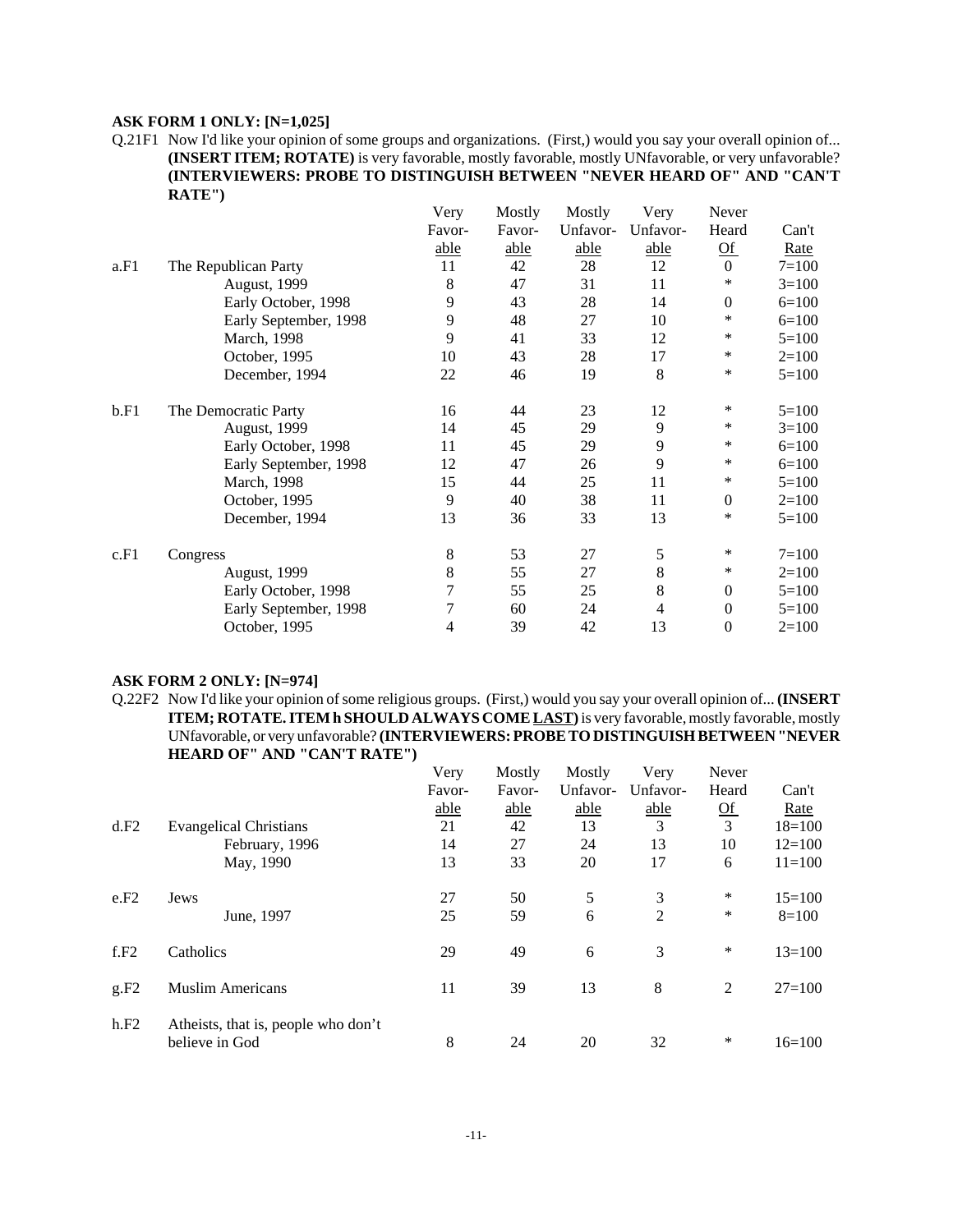#### On another subject...

#### **ASK FORM 1 ONLY: [N=1,025]**

- Q.23F1 These days, how much do you think churches, synagogues and mosques contribute to solving important social problems... a great deal, some, not much, nothing at all?
	- 28 A great deal
	- 44 Some
	- 21 Not much<br>4 Nothing at
	- Nothing at all
	- 3 Don't know/Refused
	- 100

#### **ASK FORM 2 ONLY: [N=974]**

Q.24F2 In your opinion, is either the Democratic party or the Republican party TOO CLOSELY tied to religious leaders these days, or not? **IF YES, ASK:** Which party would you say is too closely tied to religious leaders these days?

|                |                                 | June 1996 |
|----------------|---------------------------------|-----------|
| 13             | YES, Republican                 | 20        |
| 6              | YES, Democratic                 | 3         |
|                | Both equally (VOL.)             | 5         |
| 65             | NO, Neither is too closely tied | 63        |
| $\overline{9}$ | Don't know/Refused              | 9         |
| $100 -$        |                                 | 100       |

# **ASK ALL:**

- Q.25 As I read from a list, tell me which ONE of the following items is the most important thing for the next president to do. Please wait until I read the entire list before you respond. **(READ LIST; ROTATE ORDER)**
	- 12 The economy<br>19 Health care
	- Health care
	- 21 Education
	- 12 Morality
	- 9 Taxes<br>24 Social
	- 24 Social Security and Medicare<br>2 (**DO NOT READ**) Other -
	- 2 **(DO NOT READ)** Other **SPECIFY**
	- \* **(DO NOT READ)** None of the above
	- 1 **(DO NOT READ)** Don't know/Refused
	- $\frac{1}{100}$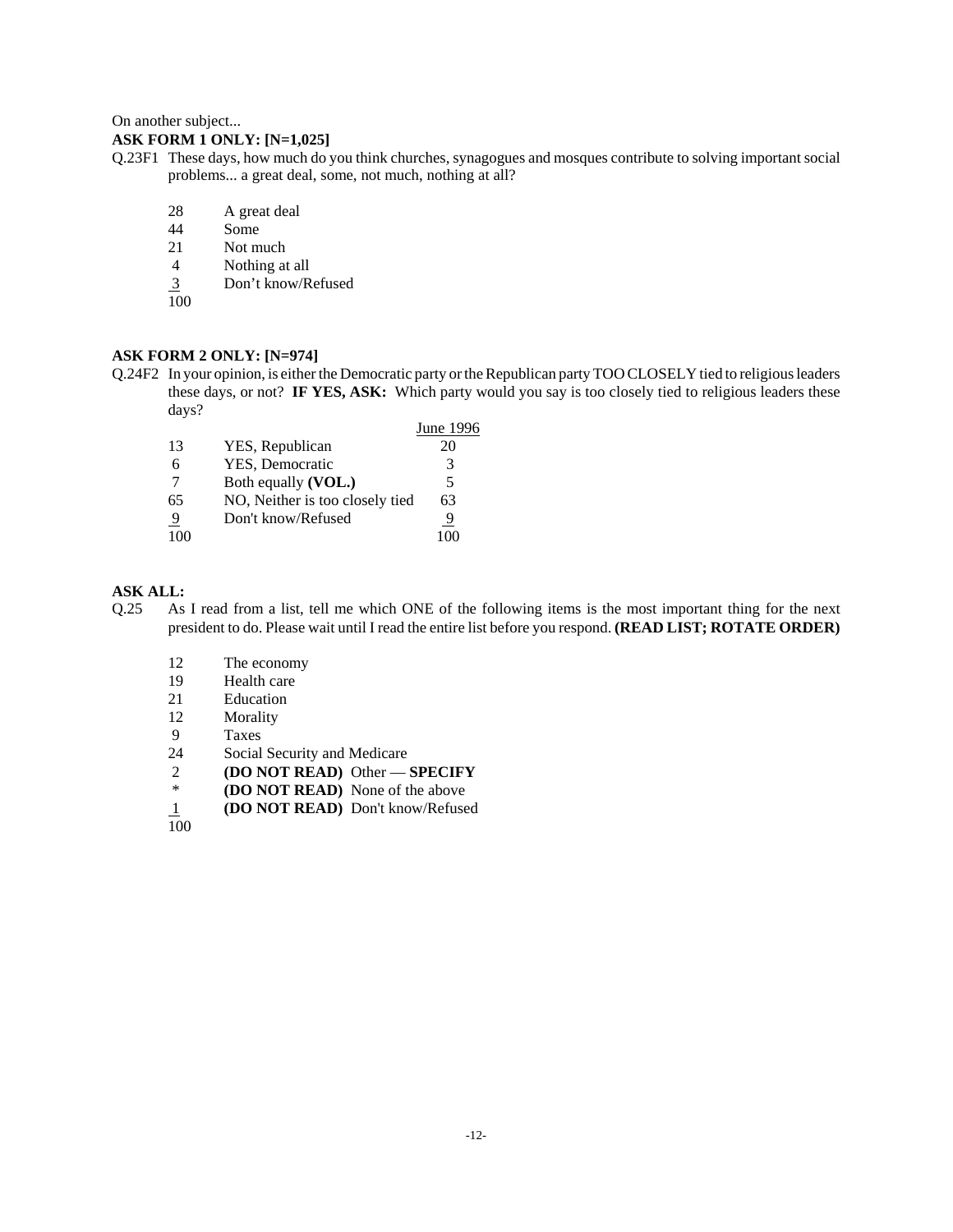## **ASK FORM 1 ONLY: [N=1,025]**

| Q.26F1 As I read a list of phrases, tell me if you think each phrase better describes George W. Bush or Al Gore. |  |
|------------------------------------------------------------------------------------------------------------------|--|
| (READ AND ROTATE; ITEM J SHOULD ALWAYS COME LAST)                                                                |  |

|                |                                                    | George  |         |                | Both           |           |
|----------------|----------------------------------------------------|---------|---------|----------------|----------------|-----------|
|                |                                                    | W. Bush | Al Gore | Neither        | Equally        | DK/Ref.   |
| a.             | Would use good judgment in a crisis                | 38      | 44      | 3              | 8              | $7=100$   |
|                | June, 2000                                         | 44      | 37      | 5              | 6              | $8=100$   |
| b.             | Personally likable                                 | 37      | 44      | 3              | 12             | $4 = 100$ |
|                | June, 2000                                         | 42      | 36      | $\overline{7}$ | 9              | $6=100$   |
| c.             | Honest and truthful                                | 35      | 37      | 13             | 9              | $6=100$   |
|                | June, 2000                                         | 35      | 31      | 19             | 7              | $8=100$   |
| d.             | Cares about people like me                         | 31      | 47      | 9              | 7              | $6=100$   |
| e.             | A strong leader                                    | 44      | 38      | 7              | 6              | $5=100$   |
| f.             | A typical politician                               | 37      | 37      | $\overline{c}$ | 20             | $4 = 100$ |
|                | June, 2000                                         | 34      | 36      | $\mathbf{1}$   | 22             | $7 = 100$ |
| g.             | Can get things done                                | 40      | 40      | 4              | $\,8\,$        | $8=100$   |
|                | June, 2000                                         | 43      | 33      | $8\,$          | 6              | $10=100$  |
| h.             | Willing to take a stand, even if it's unpopular    | 45      | 37      | $\,8$          | $\mathfrak s$  | $5=100$   |
|                | June, 2000                                         | 46      | 32      | 9              | 5              | $8=100$   |
| $\mathbf{i}$ . | He is experienced and knows a lot about the issues | 28      | 54      | 3              | 10             | $5=100$   |
|                | July, 2000                                         | 25      | 39      | 11             | 20             | $5=100$   |
| j.             | Comes closest to my opinions on the most           |         |         |                |                |           |
|                | important issues to me                             | 39      | 48      | 5              | $\mathfrak{2}$ | $6=100$   |

#### **ASK FORM 2 ONLY: [N=974]**

Q.27F2 Regardless of who you support, which one of the Presidential candidates — Al Gore or George W. Bush do you think would do the best job of **(INSERT ITEM. ROTATE. IF RESPONDENT MENTIONS ANYONE OTHER THAN GORE OR BUSH PROBE ONCE: "IF YOU HAD TO CHOOSE BETWEEN GORE AND BUSH..." )** ?

|                |                                           | George  |         |         |            |
|----------------|-------------------------------------------|---------|---------|---------|------------|
|                |                                           | W. Bush | Al Gore | Neither | DK/Ref.    |
| a.             | Keeping the economy strong                | 38      | 46      | 5       | $11 = 100$ |
|                | June, 2000                                | 38      | 41      | 5       | $16=100$   |
|                | <b>March</b> , 2000                       | 42      | 46      | 4       | $8=100$    |
| $b$            | Making wise decisions about the country's |         |         |         |            |
|                | defense policy                            | 46      | 40      | 4       | $10=100$   |
|                | June, 2000                                | 42      | 36      | 6       | $16=100$   |
| $\mathbf{c}$ . | Keeping Social Security and Medicare      |         |         |         |            |
|                | financially sound                         | 36      | 49      | 4       | $11 = 100$ |
|                | June, 2000                                | 36      | 43      | 5       | $16=100$   |
|                | <b>March</b> , 2000                       | 35      | 49      | 5       | $11 = 100$ |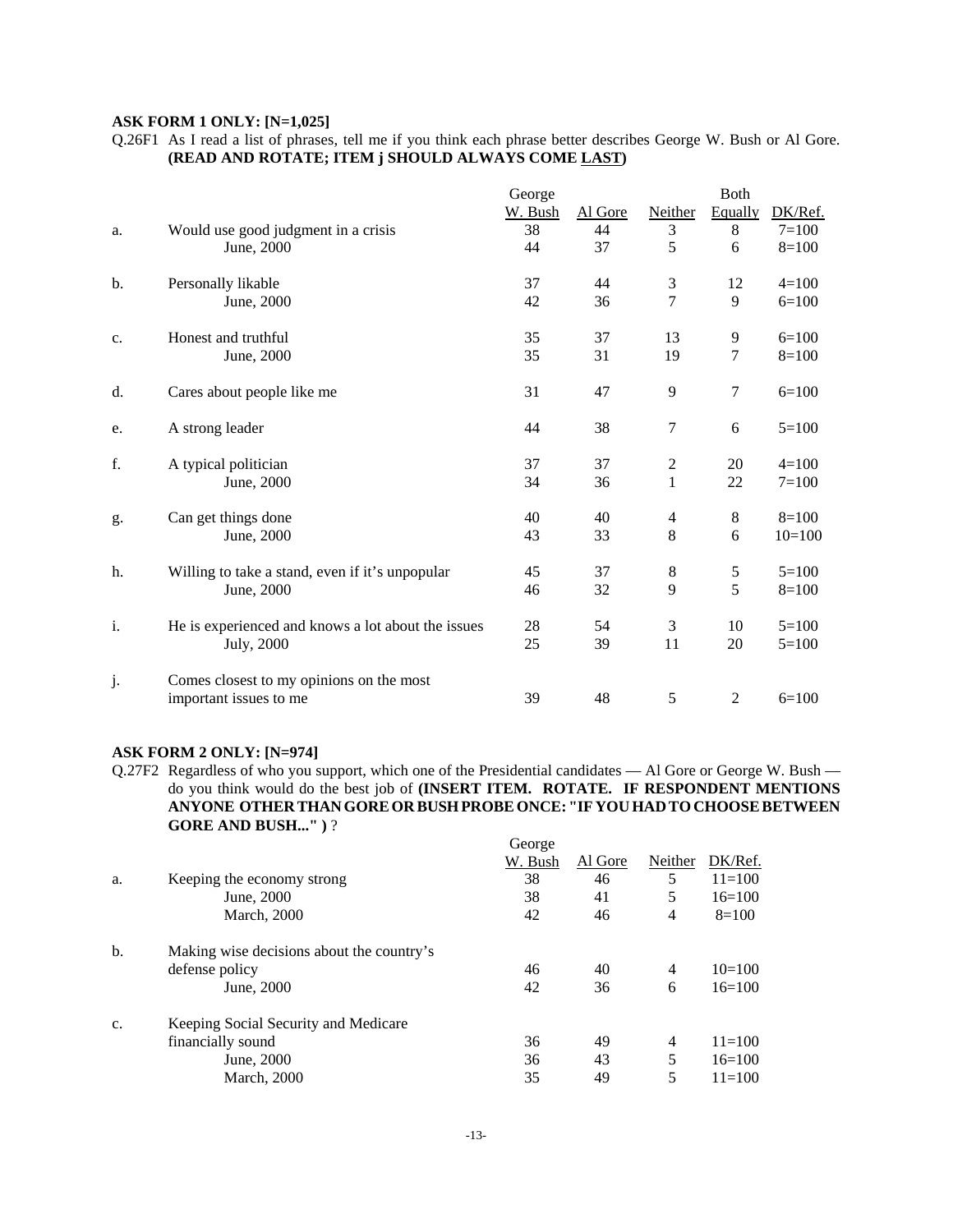# **Q.27F2 con't ...**

|    |                                           | George  |         |                |            |
|----|-------------------------------------------|---------|---------|----------------|------------|
|    |                                           | W. Bush | Al Gore | Neither        | DK/Ref.    |
| d. | Representing your views on gun control    | 39      | 37      | 5              | $19=100$   |
|    | June, 2000                                | 37      | 34      | 5              | $24=100$   |
|    | <b>March</b> , 2000                       | 36      | 45      | 5              | $14=100$   |
| e. | Improving conditions for minority groups  | 28      | 52      | 4              | $16=100$   |
|    | March, 2000                               | 25      | 58      | $\overline{4}$ | $13=100$   |
| f. | Improving the health care system          | 32      | 51      | 6              | $11=100$   |
|    | June, 2000                                | 31      | 44      | 6              | $19=100$   |
|    | March, 2000                               | 31      | 51      | 6              | $12=100$   |
| g. | Protecting and strengthening families     | 39      | 42      | 6              | $13=100$   |
|    | June, 2000                                | 38      | 38      | 7              | $17=100$   |
|    | March, 2000                               | 37      | 45      | 6              | $12=100$   |
| h. | Representing your views about abortion    | 34      | 38      | 7              | $21 = 100$ |
|    | March, 2000                               | 33      | 42      | $\tau$         | $18=100$   |
| i. | Dealing with taxes                        | 41      | 41      | 5              | $13=100$   |
|    | June, 2000                                | 41      | 34      | $\tau$         | $18=100$   |
|    | March, 2000                               | 40      | 44      | 5              | $11 = 100$ |
| j. | Improving education                       | 39      | 45      | 4              | $12=100$   |
|    | June, 2000                                | 34      | 44      | $\sqrt{5}$     | $17=100$   |
|    | March, 2000                               | 42      | 44      | 3              | $11 = 100$ |
| k. | Protecting the environment                | 24      | 58      | $\overline{4}$ | $14=100$   |
|    | March, 2000                               | 24      | 61      | $\overline{4}$ | $11 = 100$ |
| 1. | Representing your views on America's role |         |         |                |            |
|    | in world affairs                          | 39      | 44      | 3              | $14=100$   |

Q.28 As you may know, the federal government now has a budget SURPLUS. In your opinion, which ONE of the following should be done with the available money? Should the money be used **(INSERT ITEM; ROTATE ITEMS)**...?

|                    |         |          |          | Social    |         |
|--------------------|---------|----------|----------|-----------|---------|
|                    |         | National | Domestic | Security/ | (VOL.)  |
|                    | Tax Cut | Debt     | Programs | Medicare  | DK/Ref  |
| September, 2000    | 14      | 21       | 25       | 38        | $2=100$ |
| February, 2000     | 12      | 20       | 21       | 45        | $2=100$ |
| Early August, 1998 | 10      | 20       | 26       | 42        | $2=100$ |
| June, 1998         | 10      | 19       | 25       | 44        | $2=100$ |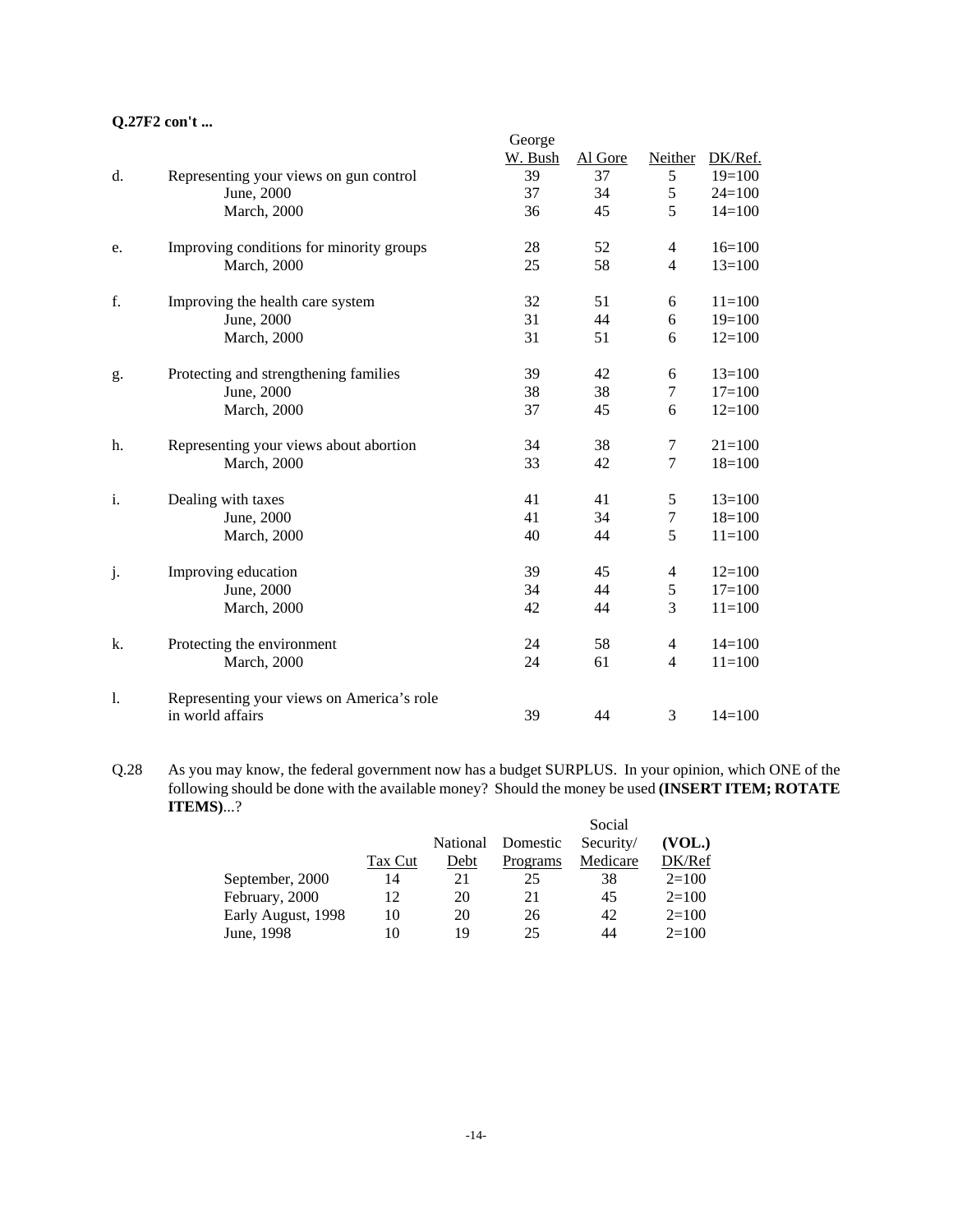Q.29 In your opinion, should the federal government create national standards to protect the rights of patients in HMOs and managed health care plans, OR would this get the government too involved in health care?

|     |                                             |      | Early | Early |
|-----|---------------------------------------------|------|-------|-------|
|     |                                             | Oct  | Sept  | Aug   |
|     |                                             | 1999 | 1998  | .998  |
| 58  | Government should create national standards | 62   | 47    | 51    |
| 36  | Too much government involvement             | 32   | 46    | 38    |
| -6  | Don't know/Refused                          |      |       | 11    |
| 100 |                                             | 100  | 100   | 100   |

Now on another subject...

Q.30 I'd like your opinion of some programs and proposals being discussed in this country today. Please tell me if you strongly favor, favor, oppose, or strongly oppose each one. The first one is... **(READ AND ROTATE)**

|                 |                                                                                                                                                                                                               | Strongly<br>Favor | Favor | Oppose Oppose | Strongly | DK/Ref. |
|-----------------|---------------------------------------------------------------------------------------------------------------------------------------------------------------------------------------------------------------|-------------------|-------|---------------|----------|---------|
| a.              | Eliminating the inheritance tax                                                                                                                                                                               | 43                | 28    | 15            | 8        | $6=100$ |
|                 | Early September, 1998                                                                                                                                                                                         | 44                | 25    | 13            | 9        | $9=100$ |
| b.F1            | <b>ASK FORM 1 ONLY: [N=1,025]</b><br>Giving government funding to religious organizations<br>so they can provide social services such as job training<br>or drug treatment counseling to people who need them | 21                | 33    | 27            | 17       | $2=100$ |
| c.F2            | ASK FORM 2 ONLY: [N=974]<br>Allowing religious organizations to apply, along with<br>other organizations, for government funding to provide<br>social services such as job training or drug treatment         |                   |       |               |          |         |
|                 | counseling to people who need them                                                                                                                                                                            | 32                | 35    | 17            | 12       | $4=100$ |
| <b>ASK ALL:</b> |                                                                                                                                                                                                               |                   |       |               |          |         |
| d.              | Federal funding for vouchers to help low and<br>middle income parents send their children to                                                                                                                  |                   |       |               |          |         |
|                 | private and parochial schools                                                                                                                                                                                 | 24                | 29    | 27            | 17       | $3=100$ |
|                 | August, 1999                                                                                                                                                                                                  | 22                | 35    | 25            | 15       | $3=100$ |
| e.              | Making prescription drug benefits part of                                                                                                                                                                     |                   |       |               |          |         |
|                 | the Medicare system                                                                                                                                                                                           | 57                | 34    | 5             | 2        | $2=100$ |

#### **ASK ALL:**

- Q.31 Which do you favor more cutting taxes for people in all income brackets, OR tax cuts targeted to lower and middle income families?
	- 40 Cutting taxes for all income brackets<br>58 Tax cuts targeted to lower and middle
	- Tax cuts targeted to lower and middle income families
	- 2 Don't know/Refused  $rac{2}{100}$
	-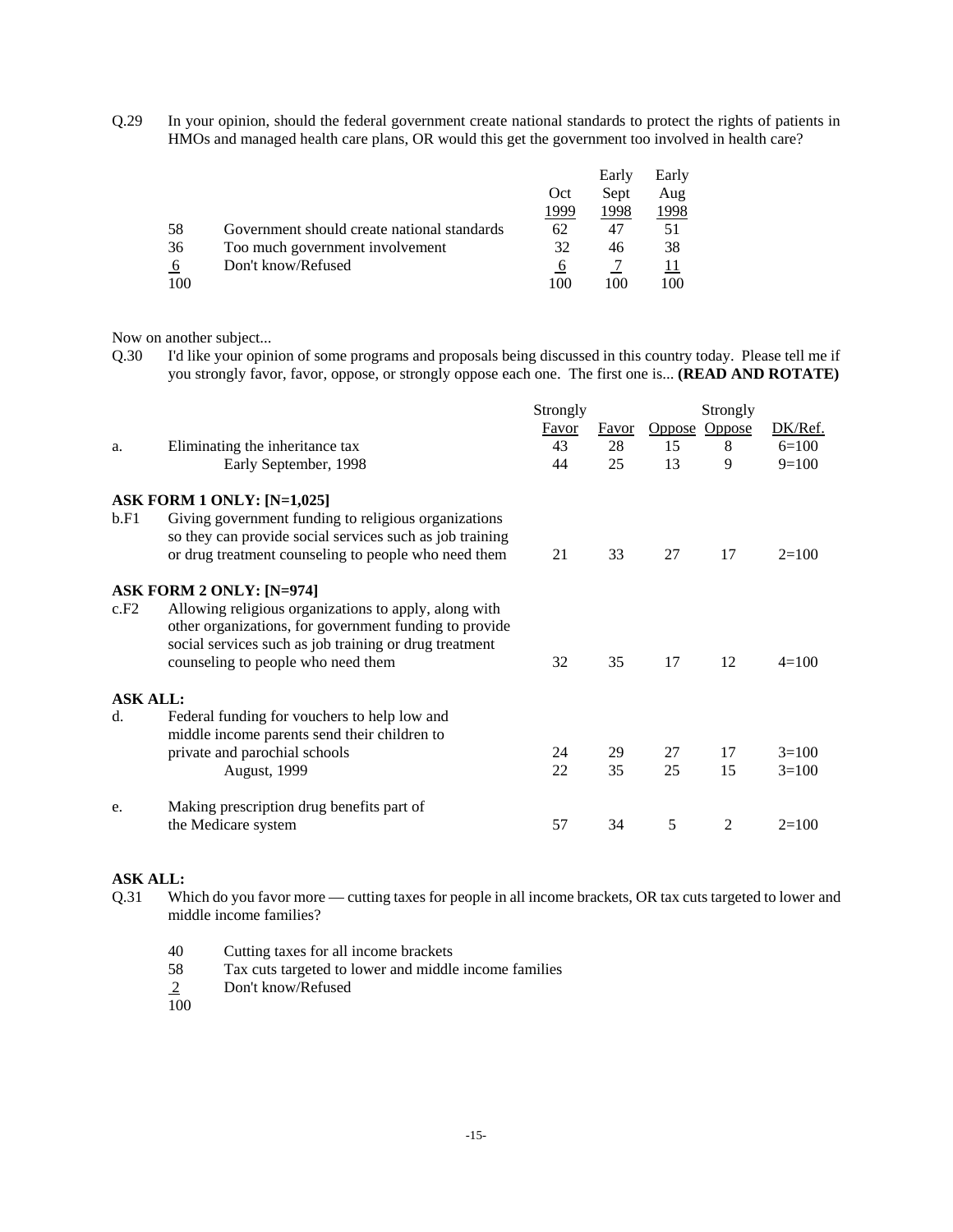Q.32 Do you think that we should increase our defense spending, keep it about the same, or cut it back?

|                |                    | Aug  | June |
|----------------|--------------------|------|------|
|                |                    | 1999 | 999  |
| 34             | Increase           | 31   | 36   |
| 48             | Keep same          | 53   | 47   |
| 14             | Cut back           | 13   | 15   |
| $\overline{4}$ | Don't know/Refused | 3    | 2    |
| 100            |                    | 100  | 100  |

Q.33 How much, if anything, have you heard about a proposal which would allow younger workers to invest a portion of their payroll taxes in private retirement accounts, which might include stocks or mutual funds, rather than having all of it go toward Social Security -- a lot, a little or nothing at all?

26 A lot 43 A little<br>30 Nothing Nothing at all 1 Don't know/Refused 100

Q.34 Generally, do you favor or oppose this proposal?

| Total          | - Heard about         |                    |
|----------------|-----------------------|--------------------|
| RVs            | Proposal <sup>3</sup> |                    |
| 70             | 71                    | Favor              |
| 21             | 23                    | Oppose             |
| $\overline{9}$ | 6                     | Don't know/Refused |
| 100            | 100                   |                    |
|                | $(N=1,386)$           |                    |

On a different subject...

Q.35 In your opinion, should the churches keep out of political matters — or should they express their views on dayto-day social and political questions?

|     |                      |           |     | --- General Public --- |
|-----|----------------------|-----------|-----|------------------------|
|     |                      | June 1996 |     | June 1996 Gallup: 1968 |
| 45  | Should keep out      | 44        | 43  | 53                     |
| .51 | Should express views | 53        | 54  | 40                     |
| 4   | No opinion           |           |     |                        |
| 100 |                      | 100       | 100 | 100                    |
|     |                      |           |     |                        |

Q.36 Do you think it is ever right for clergymen to discuss political candidates or issues from the pulpit?

|     |                    |           | --- General Public --- |                        |
|-----|--------------------|-----------|------------------------|------------------------|
|     |                    | June 1996 |                        | June 1996 Gallup: 1965 |
| 32  | Yes                | 29        | 29                     |                        |
| 64  | No                 | 67        | 66                     | 68                     |
| -4  | Don't know/Refused | 4         |                        | 10                     |
| 100 |                    | 100       | 100                    | 0 <sup>0</sup>         |

<sup>3</sup> Based on the percent who heard "A lot" or "A little" in Q.33.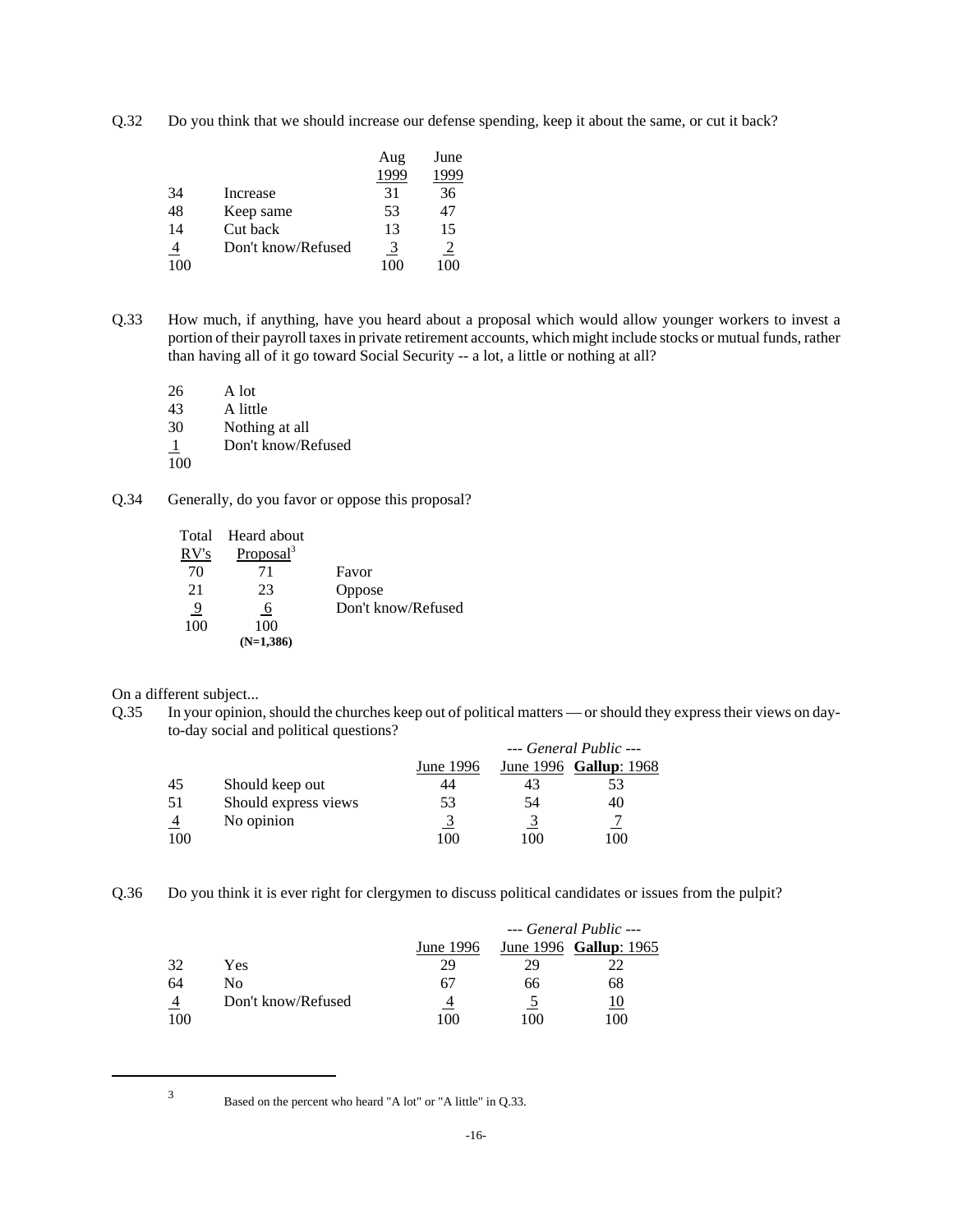Q.37 Aside from weddings and funerals how often do you attend religious services... more than once a week, once a week, once or twice a month, a few times a year, seldom, or never?

|     |                       | June 1997 | June 1996 |
|-----|-----------------------|-----------|-----------|
| 17  | More than once a week | 13        | 15        |
| 28  | Once a week           | 29        | 28        |
| 16  | Once or twice a month | 17        | 17        |
| 17  | A few times a year    | 19        | 20        |
| 13  | Seldom                | 13        | 12        |
| 8   | Never                 |           |           |
|     | Don't know/Refused    | ∗         |           |
| 100 |                       |           |           |

#### **IF RESPONDENT ATTENDS CHURCH AT LEAST A FEW TIMES A YEAR (Q.37=1-4), ASK: [N=1,584]**

- Q.38 Aside from attending religious services, how involved are you in church activities, would you say you're very involved, somewhat involved, not too involved, or not at all involved
	- 25 Very involved
	- 34 Somewhat involved
	- 25 Not too involved
	- 16 Not at all involved
	- \* Don't know/Refused
	- 100

#### **ASK FORM 1 ONLY: [N=1,025]**

Q.39F1 Thinking about the two major political parties in this country, which one would you say is most concerned with protecting religious values... the Republicans or the Democrats? **(ROTATE REPUBLICANS AND DEMOCRATS)**

|           |                     | June 1996 |
|-----------|---------------------|-----------|
| 39        | The Republicans     | 47        |
| 30        | The Democrats       | 32        |
| 6         | Neither (VOL.)      | 8         |
|           | Both equally (VOL.) | 3         |
| <u>18</u> | Don't know/Refused  | 10        |
|           |                     |           |

#### **ASK FORM 2 ONLY: [N=974]**

- Q.40F2 Thinking about the two major political parties in this country, which one would you say is most concerned with protecting religious freedom... the Republicans or the Democrats? **(ROTATE REPUBLICANS AND DEMOCRATS)**
	- 32 The Republicans
	- 35 The Democrats
	- 5 Neither **(VOL.)**
	- 6 Both equally **(VOL.)**
	- 22 Don't know/Refused
	- 100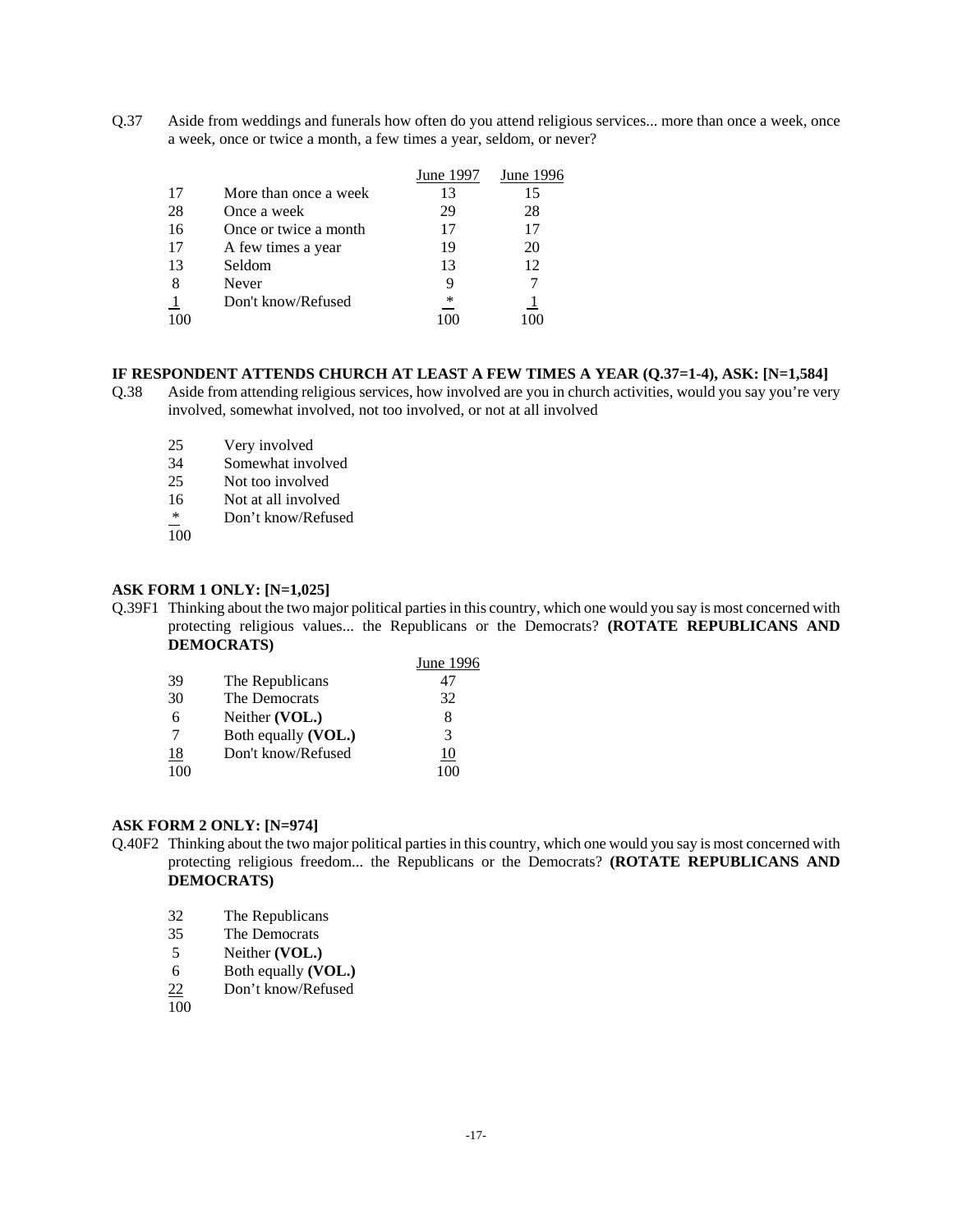On a different subject...

Q.41 Now I'd like you to think about some concerns that people may have. How concerned are you, if at all, about **(INSERT ITEM: ROTATE)**? Are you very concerned, somewhat concerned, not too concerned, or not at all concerned about this? What about **(NEXT ITEM)**...?

|       |                                                     |           |           |           |                           | (VOL.)         |             |
|-------|-----------------------------------------------------|-----------|-----------|-----------|---------------------------|----------------|-------------|
|       |                                                     | Very      | Somewhat  | Not too   | Not at all Does Not Don't |                |             |
|       |                                                     | Concerned | Concerned | Concerned | Concerned                 | Apply          | <b>Know</b> |
| a.    | Not having enough money for                         |           |           |           |                           |                |             |
|       | your retirement?                                    | 55        | 24        | 11        | 8                         | 1              | $1 = 100$   |
|       | October, 1999                                       | 49        | 28        | 14        | 8                         | 1              | $* = 100$   |
|       | October, 1996                                       | 56        | 24        | 11        | 7                         | 1              | $1 = 100$   |
|       | March, 1996                                         | 58        | 22        | 10        | 8                         | $\overline{c}$ | $* = 100$   |
|       | October, 1995                                       | 47        | 29        | 11        | 8                         | 5              | $* = 100$   |
|       | March, 1994                                         | 40        | 30        | 15        | 12                        | $\overline{c}$ | $1 = 100$   |
|       | May, 1988                                           | 32        | 37        | 14        | $\mathbf{Q}$              | 5              | $3=100$     |
|       | <b>BASED ON THOSE WHO GAVE AN ANSWER: [N=1,750]</b> |           |           |           |                           |                |             |
| $b$ . | Being unable to save enough money to                |           |           |           |                           |                |             |
|       | put a child through college?                        | 52        | 25        | 10        | $13=100$                  |                |             |
|       | October, 1999                                       | 47        | 25        | 12        | $16=100$                  |                |             |
|       | October, 1996                                       | 53        | 21        | 11        | $15=100$                  |                |             |
|       | October, 1995                                       | 51        | 22        | 10        | $17=100$                  |                |             |
|       | March, 1994                                         | 49        | 22        | 11        | $18=100$                  | --             |             |
|       | May, 1988                                           | 33        | 34        | 16        | $17=100$                  | --             |             |
| c.    | Being unable to afford necessary health             |           |           |           |                           |                |             |
|       | care when a family member gets sick?                | 63        | 19        | 8         | $\,8\,$                   | 2              | $* = 100$   |
|       | October, 1999                                       | 58        | 20        | 14        | 7                         | $\mathbf{1}$   | $* = 100$   |
|       | October, 1996                                       | 61        | 18        | 12        | 7                         | 1              | $1 = 100$   |
|       | March, 1996                                         | 65        | 17        | 11        | 7                         | *              | $0=100$     |
|       | October, 1995                                       | 64        | 18        | 10        | 7                         | 1              | $* = 100$   |
|       | March, 1994                                         | 48        | 23        | 16        | 11                        | 1              | $1=100$     |
|       | <b>BASED ON THOSE WHO GAVE AN ANSWER: [N=1,657]</b> |           |           |           |                           |                |             |
| d.    | Not having adequate child care when you             |           |           |           |                           |                |             |
|       | go to work?                                         | 43        | 21        | 11        | $25=100$                  |                |             |
|       | October, 1995                                       | 38        | 22        | 16        | $24=100$                  |                |             |
|       | March, 1994                                         | 34        | 20        | 16        | $30=100$                  | $\sim$         |             |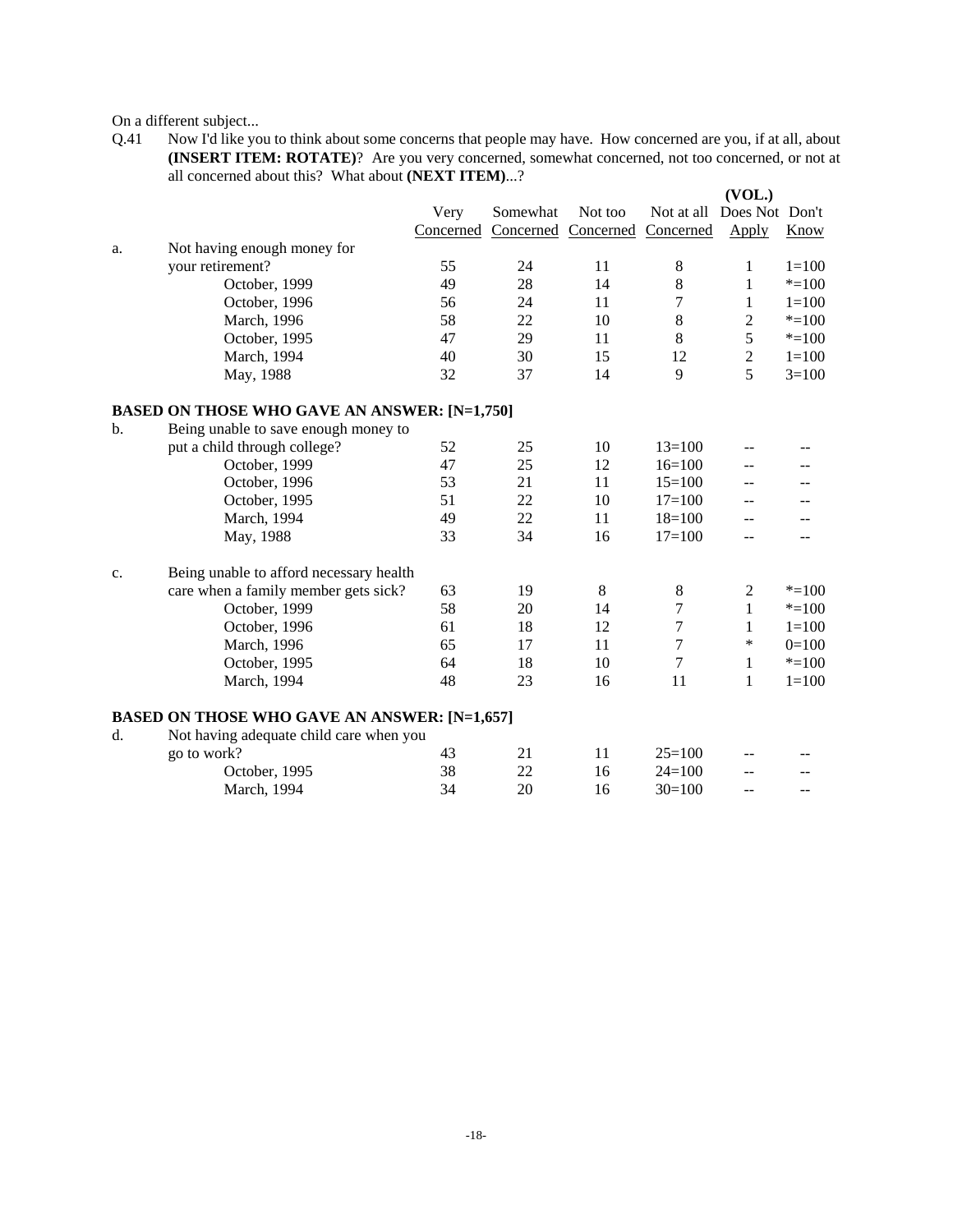Q.42 Now I'm going to read you some more pairs of statements. As I read each pair, tell me whether the FIRST statement or the SECOND statement comes closer to your own views — even if neither is exactly right. The first pair is... **(READ AND ROTATE) (AFTER CHOICE IS MADE, PROBE:** Do you feel STRONGLY about that, or not?)

#### **— THIS SERIES AND TREND FIGURES ARE BASED ON TOTAL GENERAL PUBLIC —**

|    |                |                                              | Aug<br>1999           | Oct<br>1996           | Oct<br>1995    | April<br>1995    | Oct<br>1994      | July<br>1994     |
|----|----------------|----------------------------------------------|-----------------------|-----------------------|----------------|------------------|------------------|------------------|
| q. |                | This country should do whatever it takes     |                       |                       |                |                  |                  |                  |
|    | 78             | to protect the environment                   | 80                    | 77                    | 77             | 74               | 77               | 78               |
|    |                | 67<br>Strongly                               | 67                    | 66                    | 65             | 63               | 65               | 62               |
|    |                | 11<br>Not Strongly                           | 13                    | 11                    | 12             | 11               | 12               | 16               |
|    |                | This country has gone too far in its efforts |                       |                       |                |                  |                  |                  |
|    | 17             | to protect the environment                   | 15                    | 18                    | 20             | 22               | 19               | 19               |
|    |                | 12<br>Strongly                               | 10                    | 13                    | 13             | 15               | 13               | 12               |
|    |                | 5<br>Not Strongly                            | 5                     | 5                     | $\tau$         | $\boldsymbol{7}$ | $\boldsymbol{6}$ | $\boldsymbol{7}$ |
|    | $\overline{5}$ | Neither/Don't know                           | $\overline{5}$        | $\overline{5}$        | $\overline{3}$ | $\overline{4}$   | $\overline{4}$   | $\overline{3}$   |
|    | 100            |                                              | 100                   | 100                   | 100            | 100              | 100              | 100              |
|    |                |                                              | Aug                   | Oct                   | Oct            | April            | Oct              | July             |
|    |                |                                              | 1999                  | 1996                  | 1995           | 1995             | 1994             | 1994             |
| r. |                | Stricter environmental laws and regulations  |                       |                       |                |                  |                  |                  |
|    | 31             | cost too many jobs and hurt the economy      | 28                    | 30                    | 35             | 39               | 32               | 33               |
|    |                | 22<br>Strongly                               | 19                    | 22                    | 23             | 28               | 23               | 21               |
|    |                | 9<br>Not Strongly                            | 9                     | 8                     | 12             | 11               | 9                | 12               |
|    |                | Stricter environmental laws and regulations  |                       |                       |                |                  |                  |                  |
|    | 61             | are worth the cost                           | 65                    | 63                    | 61             | 57               | 62               | 62               |
|    |                | 50<br>Strongly                               | 50                    | 51                    | 47             | 44               | 49               | 45               |
|    |                | Not Strongly<br>11                           | 15                    | 12                    | 14             | 13               | 13               | 17               |
|    | 8              | Neither/Don't know                           | $\overline{1}$        | $\overline{1}$        | $\overline{4}$ | $\overline{4}$   | 6                | $\overline{5}$   |
|    | 100            |                                              | 100                   | 100                   | 100            | 100              | 100              | 100              |
|    |                |                                              | Aug                   | July                  |                |                  |                  |                  |
|    |                |                                              | 1999                  | 1994                  |                |                  |                  |                  |
| t. |                | As Americans, we can always find ways        |                       |                       |                |                  |                  |                  |
|    | 59             | to solve our problems and get what we want   | 63                    | 52                    |                |                  |                  |                  |
|    |                | 46<br>Strongly                               | 47                    | 35                    |                |                  |                  |                  |
|    |                | 13<br>Not strongly                           | 16                    | 17                    |                |                  |                  |                  |
|    |                | This country can't solve many of its         |                       |                       |                |                  |                  |                  |
|    | 36             | important problems                           | 32                    | 45                    |                |                  |                  |                  |
|    |                | Strongly<br>29                               | 24                    | 30                    |                |                  |                  |                  |
|    |                | 7<br>Not strongly<br>Neither/Don't know      | $\,8\,$               | 15                    |                |                  |                  |                  |
|    | $\overline{5}$ |                                              | $\overline{5}$<br>100 | $\overline{3}$<br>100 |                |                  |                  |                  |
|    | 100            |                                              |                       |                       |                |                  |                  |                  |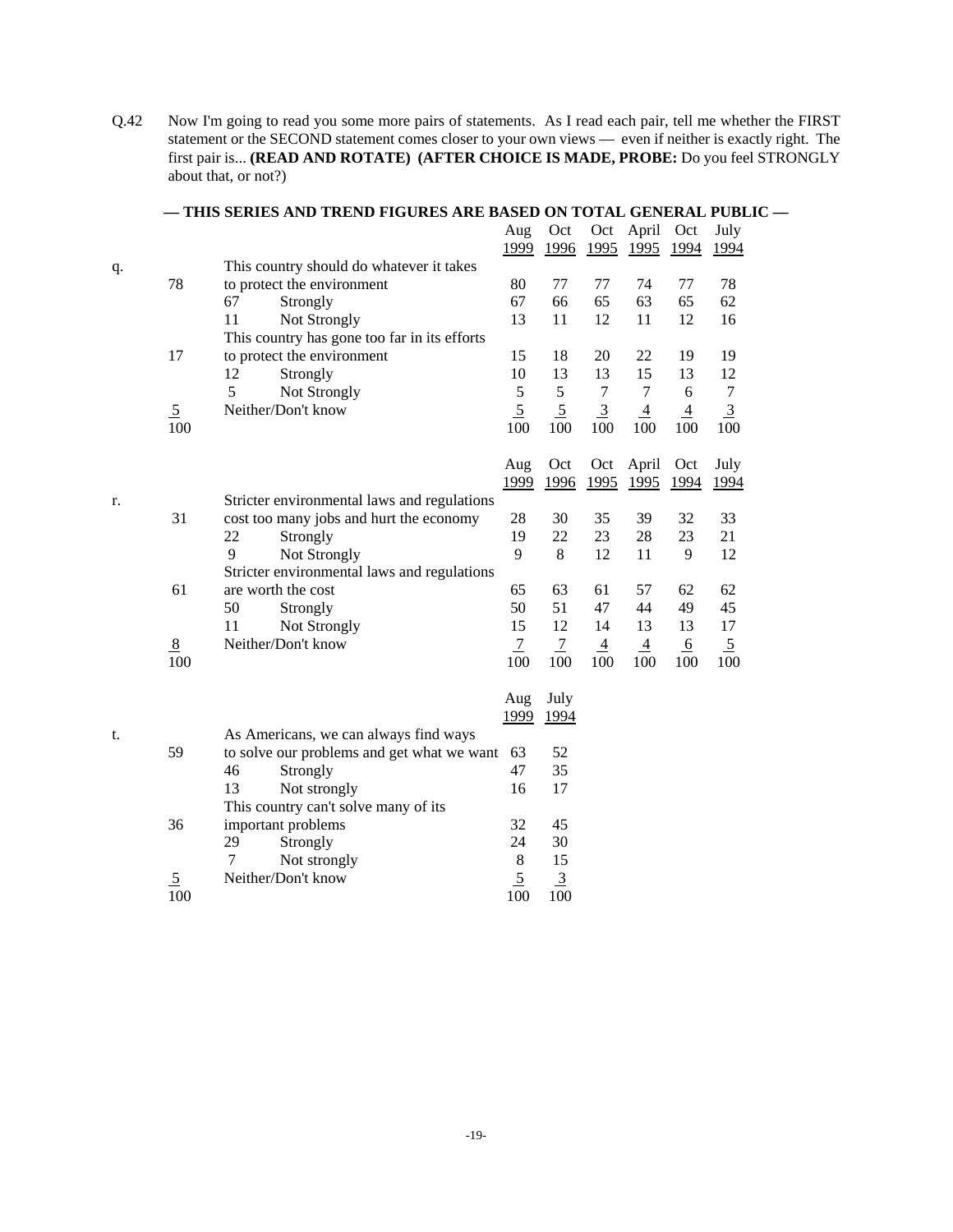#### **Q.42 con't ...**

#### **— THIS SERIES AND TREND FIGURES ARE BASED ON TOTAL GENERAL PUBLIC —**

|    |                       |                                                                                                                                                                 | Aug<br>1999                  | Oct<br>1997                                               | June<br>1997                                 | Oct<br>1996                | April<br>1996                | Oct<br>1995                | April<br>1995              | Oct July<br>1994 1994      |                              |
|----|-----------------------|-----------------------------------------------------------------------------------------------------------------------------------------------------------------|------------------------------|-----------------------------------------------------------|----------------------------------------------|----------------------------|------------------------------|----------------------------|----------------------------|----------------------------|------------------------------|
| u. | 50                    | Homosexuality is a way of life<br>that should be accepted by society<br>35<br>Strongly<br>15<br>Not Strongly                                                    | 49<br>33<br>16               | 46<br>Ξ.<br>$\mathord{\hspace{1pt}\text{--}\hspace{1pt}}$ | 45<br>32<br>13                               | 44<br>32<br>12             | 44<br>29<br>15               | 45<br>29<br>16             | 47<br>30<br>17             | 46<br>33<br>13             | 46<br>26<br>20               |
|    | 41                    | Homosexuality is a way of life that<br>should be discouraged by society<br>35<br>Strongly<br>6<br>Not Strongly                                                  | 44<br>37<br>$\boldsymbol{7}$ | 48<br>Ξ.<br>$\overline{\phantom{m}}$                      | 50<br>43<br>$\tau$                           | 49<br>42<br>$\overline{7}$ | 49<br>42<br>$\boldsymbol{7}$ | 50<br>41<br>9              | 48<br>40<br>$8\phantom{1}$ | 48<br>41<br>$\overline{7}$ | 49<br>41<br>$\boldsymbol{8}$ |
|    | $\overline{9}$<br>100 | Neither/Don't know                                                                                                                                              | $\overline{1}$<br>100        | 6<br>100                                                  | $\overline{5}$<br>100                        | $\overline{1}$<br>100      | $\overline{7}$<br>100        | $\overline{5}$<br>100      | $\overline{5}$<br>100      | 6<br>100                   | $\overline{5}$<br>100        |
| V. |                       | Books that contain dangerous ideas should                                                                                                                       | Aug<br>1999                  | June<br>1997                                              | Oct<br>1996                                  | Oct<br>1995                | April<br>1995                | Oct<br>1994                | July<br>1994               |                            |                              |
|    | 48                    | be banned from public school libraries<br>41<br>Strongly<br>7<br>Not Strongly<br>Public school libraries should be allowed                                      | 52<br>43<br>9                | 46<br>39<br>$\tau$                                        | 44<br>39<br>5                                | 46<br>37<br>9              | 45<br>40<br>5                | 42<br>36<br>6              | 46<br>37<br>9              |                            |                              |
|    | 48                    | to carry any books they want<br>40<br>Strongly<br>8<br>Not Strongly                                                                                             | 45<br>36<br>9                | 50<br>40<br>10                                            | 51<br>43<br>9                                | 52<br>41<br>11             | 52<br>44<br>9                | 53<br>47<br>$8\phantom{1}$ | 55<br>39<br>12             |                            |                              |
|    | $\overline{4}$<br>100 | Neither/Don't know                                                                                                                                              | $\overline{3}$<br>100        | $\overline{4}$<br>100                                     | $\overline{4}$<br>100                        | $\overline{2}$<br>100      | $\overline{2}$<br>100        | $\overline{3}$<br>100      | $\overline{3}$<br>100      |                            |                              |
| w. | 75                    | Religion is a very important part of my life<br>69<br>Strongly                                                                                                  | Aug<br>1999<br>75<br>67      |                                                           |                                              |                            |                              |                            |                            |                            |                              |
|    | 23                    | 6<br>Not Strongly<br>Religion is not that important to me<br>15<br>Strongly<br>8<br>Not Strongly                                                                | $\,8\,$<br>22<br>12<br>10    |                                                           |                                              |                            |                              |                            |                            |                            |                              |
|    | $\overline{2}$<br>100 | Neither/Don't Know                                                                                                                                              | $\overline{2}$<br>100        |                                                           |                                              |                            |                              |                            |                            |                            |                              |
|    |                       |                                                                                                                                                                 | Aug                          |                                                           | Oct April July<br><u>1999 1996 1996 1994</u> |                            |                              |                            |                            |                            |                              |
| у. | 59                    | I'm generally satisfied with the way<br>things are going for me financially<br>46<br>Strongly<br>Not Strongly<br>13<br>I'm not very satisfied with my financial | 64<br>48<br>16               | 57<br>43<br>14                                            | 57<br>44<br>13                               | 56<br>36<br>20             |                              |                            |                            |                            |                              |
|    | 39                    | situation<br>33<br>Strongly<br>6<br>Not Strongly                                                                                                                | 34<br>28<br>$\sqrt{6}$       | 41<br>36<br>$\sqrt{5}$                                    | 42<br>37<br>5                                | 43<br>33<br>10             |                              |                            |                            |                            |                              |
|    | $\overline{2}$<br>100 | Neither/Don't know                                                                                                                                              | $\overline{2}$<br>100        | $\overline{2}$<br>100                                     | $\perp$<br>100                               | $\perp$<br>100             |                              |                            |                            |                            |                              |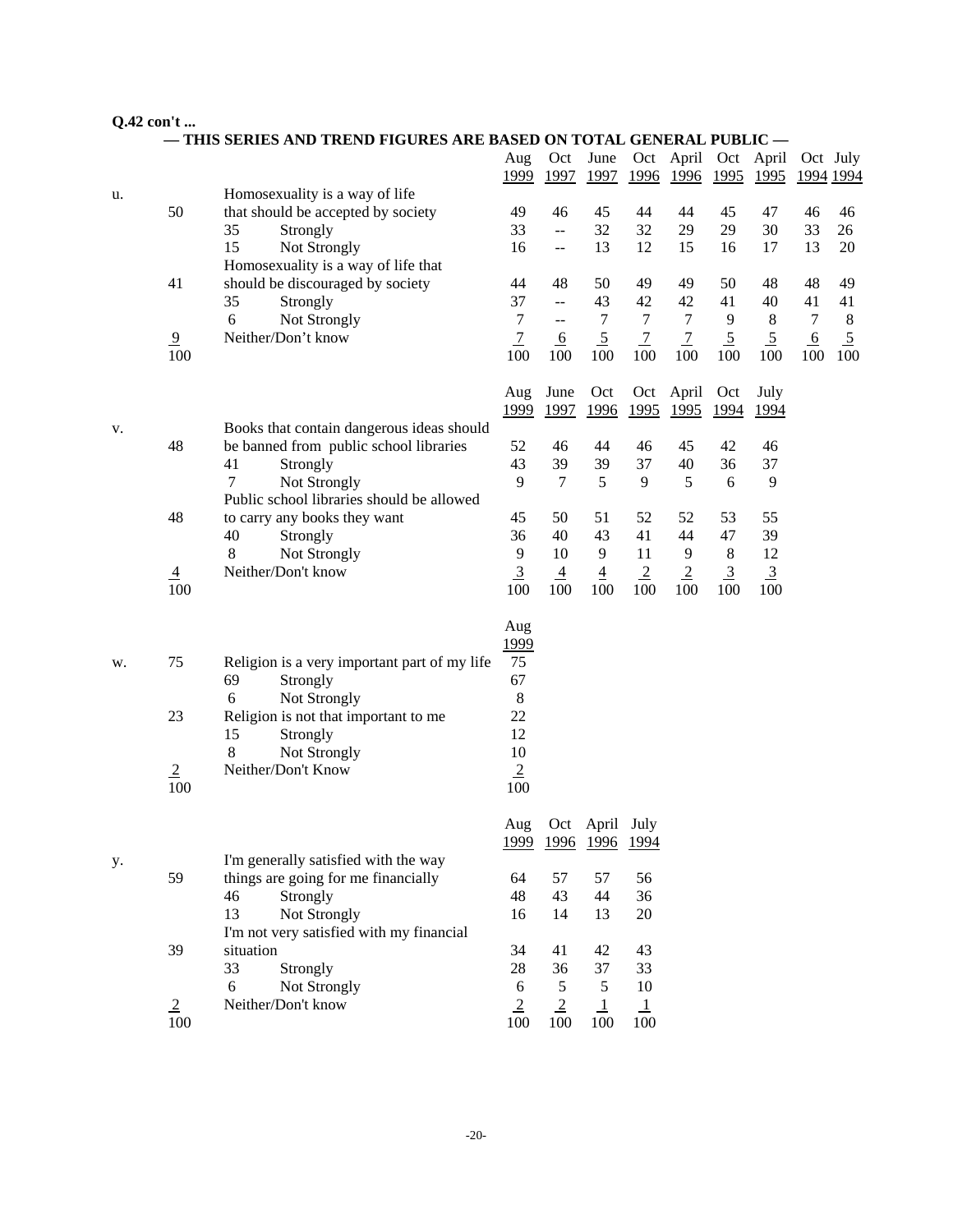**Q.42 con't ...**

#### **— THIS SERIES AND TREND FIGURES ARE BASED ON TOTAL GENERAL PUBLIC —**

|                                       | 1999 |              |
|---------------------------------------|------|--------------|
|                                       |      | 1994         |
| I often don't have enough money<br>z. |      |              |
| 37<br>to make ends meet               | 29   | 36           |
| 30<br>Strongly                        | 22   | 27           |
| Not strongly                          |      | 9            |
| Paying the bills is generally not a   |      |              |
| problem for me<br>59                  | 68   | 63           |
| 48<br>Strongly                        | 54   | 43           |
| Not strongly<br>11                    | 14   | 20           |
| Neither/Don't know                    | 3    | $\mathbf{1}$ |
|                                       |      |              |

Q.43 Some people seem to follow what's going on in government and public affairs most of the time, whether there's an election or not. Others aren't that interested. Would you say you follow what's going on in government and public affairs...**(READ)**

|                       | Most of  | Some of  | Only Now | Hardly         |           |
|-----------------------|----------|----------|----------|----------------|-----------|
|                       | The Time | the Time | and Then | at All         | DK/Ref.   |
| September, 2000       | 51       | 34       | 10       | 4              | $1 = 100$ |
| June, 2000            | 46       | 31       | 15       | 8              | $* = 100$ |
| Late September, 1999  | 46       | 32       | 17       | 5              | $* = 100$ |
| August, 1999          | 48       | 34       | 13       | 5              | $* = 100$ |
| Late October, 1998    | 57       | 29       | 10       | 4              | $* = 100$ |
| Early October, 1998   | 51       | 33       | 11       | 5              | $* = 100$ |
| Early September, 1998 | 52       | 33       | 11       | 4              | $* = 100$ |
| June, 1998            | 42       | 33       | 18       | 7              | $* = 100$ |
| November, 1997        | 47       | 35       | 14       | $\overline{4}$ | $* = 100$ |
| November, 1996        | 52       | 32       | 12       | 4              | $* = 100$ |
| October, 1996         | 43       | 37       | 13       | 6              | $1 = 100$ |
| October, 1995         | 52       | 33       | 11       | 4              | $* = 100$ |
| April, 1995           | 49       | 34       | 13       | 4              | $* = 100$ |
| November, 1994        | 57       | 30       | 10       | 3              | $* = 100$ |
| October, 1994         | 52       | 34       | 10       | 4              | $0=100$   |
| July, 1994            | 51       | 32       | 13       | 4              | $* = 100$ |
| May, 1990             | 43       | 36       | 15       | 6              | $* = 100$ |
| October, 1988         | 52       | 33       | 12       | 3              | $* = 100$ |
| May, 1988             | 42       | 37       | 15       | 4              | $2=100$   |
| January, 1988         | 42       | 35       | 17       | 5              | $1=100$   |
| May, 1987             | 47       | 35       | 13       | 4              | $1=100$   |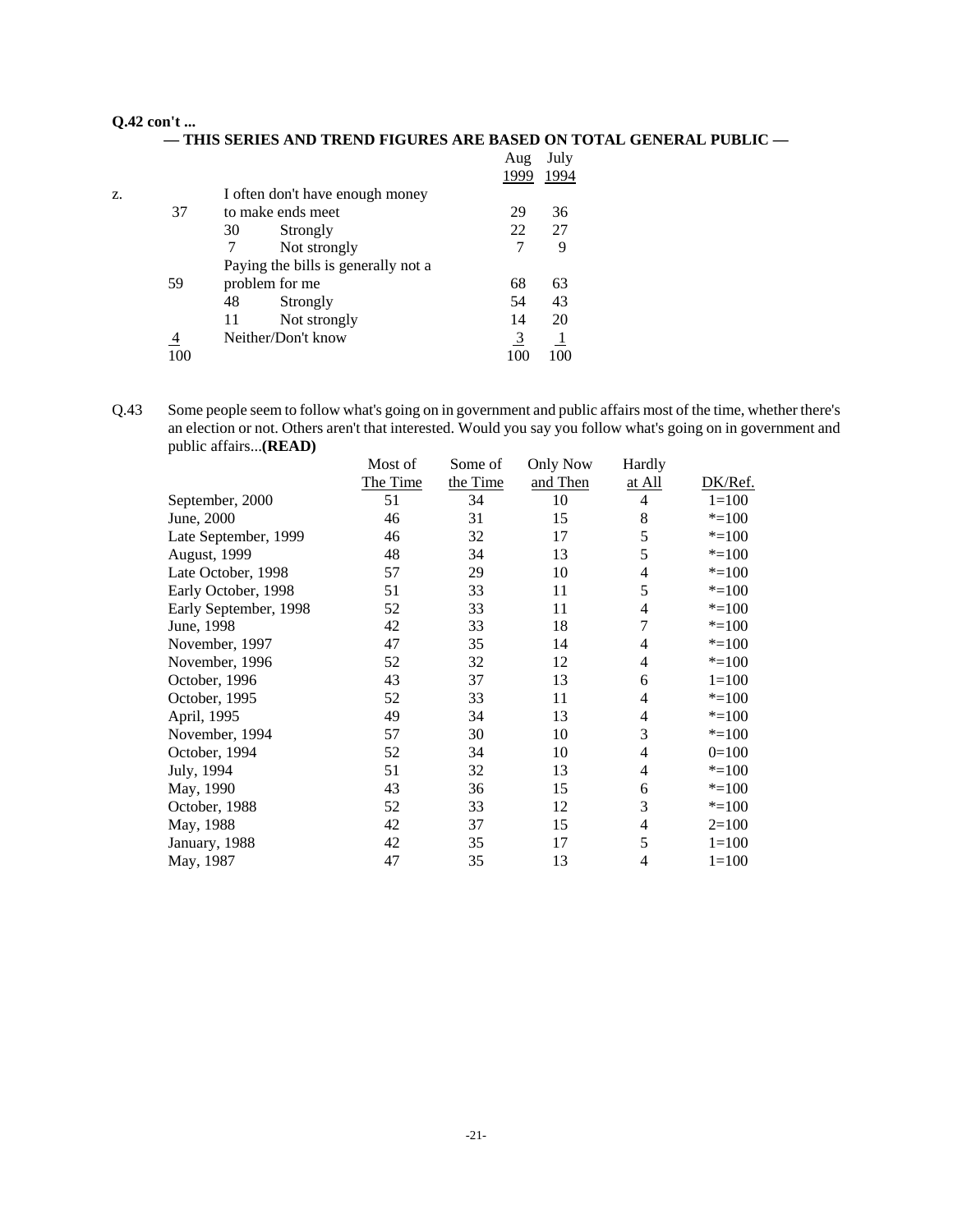# **Q.44 THRU Q.47 AND TREND FIGURES ARE BASED ON TOTAL GENERAL PUBLIC**

Q.44 In politics TODAY, do you consider yourself a Republican, Democrat, or Independent?

|                      |            |          |             | (VOL.)         | (VOL.)         |           |
|----------------------|------------|----------|-------------|----------------|----------------|-----------|
|                      |            |          |             | No             | Other          |           |
|                      | Republican | Democrat | Independent | Preference     | Party          | DK/Ref.   |
| September, 2000      | 27         | 34       | 30          | 6              | $\ast$         | $3=100$   |
| February, 2000       | 27         | 30       | 34          | 6              | 1              | $2=100$   |
| Late September, 1999 | 24         | 31       | 36          | 5              | 1              | $3=100$   |
| August, 1999         | 25         | 33       | 37          | 3              | ∗              | $2=100$   |
| November, 1997       | 25         | 32       | 38          | 3              | $\ast$         | $2=100$   |
| June, 1996           | 30         | 33       | 34          | $\overline{2}$ | $\ast$         | $1=100$   |
| February, 1996       | 30         | 32       | 32          | 3              | 1              | $2=100$   |
| October, 1995        | 30         | 30       | 35          | 3              | ∗              | $2=100$   |
| April, 1995          | 30         | 29       | 37          | 3              | $\ast$         | $1 = 100$ |
| March, 1995          | 35         | 28       | 32          | --             | 2              | $3=100$   |
| February, 1995       | 33         | 30       | 33          |                | $\overline{2}$ | $2=100$   |
| December, 1994       | 35         | 31       | 30          |                | $\overline{2}$ | $2=100$   |
| November, 1994       | 28         | 31       | 35          | 4              | $\ast$         | $2=100$   |
| October, 1994        | 31         | 32       | 33          | 3              | $\ast$         | $1 = 100$ |
| Early October, 1994  | 33         | 30       | 32          |                | $\overline{c}$ | $3=100$   |
| July, 1994           | 29         | 33       | 35          | $\overline{2}$ | $\ast$         | $1 = 100$ |
| June, 1992           | 28         | 32       | 36          | $\mathbf{1}$   | $\ast$         | $3=100$   |
| May, 1990            | 28         | 33       | 28          | 9              | $\ast$         | $2=100$   |
| February, 1989       | 31         | 38       | 23          | 7              | $\ast$         | $1 = 100$ |
| May, 1988            | 28         | 38       | 26          | 6              | $\ast$         | $2=100$   |
| January, 1988        | 27         | 39       | 26          | 6              | *              | $2=100$   |
| May, 1987            | 25         | 37       | 28          | 8              | $\ast$         | $2=100$   |

# **ASKED ONLY OF THOSE WHO ANSWERED "REPUBLICAN" IN Q.44: [N=796]**

Q.45 Do you consider yourself a STRONG Republican, or NOT a strong Republican?

|     |               | Late |    |         |      |                                                          |                |    |    |             |    |    |           |     |
|-----|---------------|------|----|---------|------|----------------------------------------------------------|----------------|----|----|-------------|----|----|-----------|-----|
|     |               | Sept |    |         |      | Aug Nov Oct April Oct July June May Feb May Jan May      |                |    |    |             |    |    |           |     |
|     |               | 1999 |    |         |      | <u>1999 1997 1995 1995 1994 1994 1992 1990 1989 1988</u> |                |    |    |             |    |    | 1988 1987 |     |
| 14  | Strong        | 10   |    | - 11    | - 11 | 15                                                       | -16            | 13 | 11 | 13          | 15 |    |           | 11  |
| 13  | Not strong 14 |      | 14 | -14     | -19  | 15                                                       | 15             | 16 | 17 | 15          | 16 | 15 | 15        | 14  |
| 27% |               | 24%  |    | 25% 25% | 30%  |                                                          | 30\% 31\% 29\% |    |    | 28% 28% 31% |    |    | 28% 27%   | 25% |

# **ASKED ONLY OF THOSE WHO ANSWERED "DEMOCRAT" IN Q.44: [N=946]**

Q.46 Do you consider yourself a STRONG Democrat, or NOT a strong Democrat?

|     |                 | Late<br>Sept<br>1999 |       |         |      | Aug Nov Oct April Oct July June May Feb May Jan May<br><u>1999 1997 1995 1995 1994 1994 1992 1990 1989 1988 1988 1987</u> |       |    |                     |    |    |                 |    |    |
|-----|-----------------|----------------------|-------|---------|------|---------------------------------------------------------------------------------------------------------------------------|-------|----|---------------------|----|----|-----------------|----|----|
| 19  | Strong          | 15                   | 15 14 |         | - 14 | 14                                                                                                                        | -- 18 | 15 | -14                 | 16 | 17 | 19              | 19 | 18 |
| 15  | Not strong $16$ |                      | 18    | 18      | -16  | 15                                                                                                                        | -14   | 18 | 18                  | 17 | 21 | 19              | 20 | 19 |
| 34% |                 | 31%                  |       | 33% 32% | 30%  |                                                                                                                           |       |    | 29% 32% 33% 32% 33% |    |    | 38% 38% 39% 37% |    |    |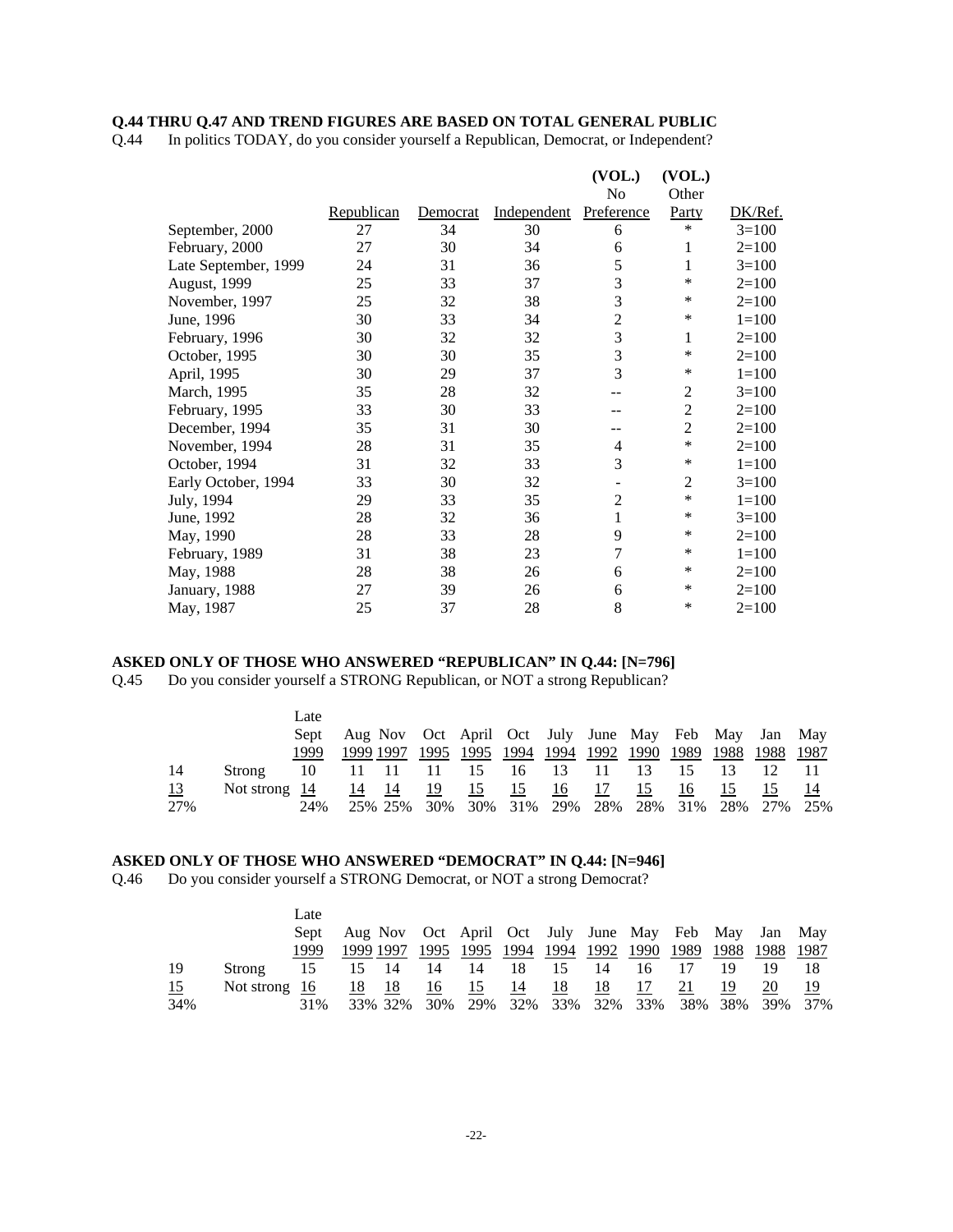## **ASKED ONLY OF THOSE WHO ANSWERED INDEPENDENT/NO PREFERENCE/OTHER/DON'T KNOW (Q. 44=3,4,5,9): [N=1,057]**

Q.47 As of TODAY, do you LEAN more to the Republican Party or the Democratic Party?

|                      |            |          | (VOL.)  |          |
|----------------------|------------|----------|---------|----------|
|                      | Republican | Democrat | Neither | DK/Ref.  |
| September, 2000      | 28         | 33       | 27      | $12=100$ |
| Late September, 1999 | 31         | 34       | 27      | $8=100$  |
| <b>August, 1999</b>  | 34         | 36       | 24      | $6=100$  |

#### **ASK REPUBLICANS AND REPUBLICAN LEANERS ONLY (Q.44=1 OR Q.47=1): [N=864]**

- Q.48 How good a job is the Republican Party doing these days in standing up for its traditional positions on such things as reducing the size of government, cutting taxes and promoting conservative social values — would you say the Party is doing an excellent job, a good job, only a fair job or a poor job?
	- 6 Excellent
	- 43 Good<br>44 Only 1
	- Only fair
	- 5 Poor
	- 2 Don't know/Refused
	- $\overline{100}$

# **ASK DEMOCRATS AND DEMOCRATIC LEANERS ONLY (Q.44=2 OR Q.47=2): [N=968]**

- Q.49 How good a job is the Democratic Party doing these days in standing up for its traditional positions on such things as protecting the interests of minorities, helping the poor and needy, and representing working people — would you say the Party is doing an excellent job, a good job, only a fair job or a poor job?
	- 11 Excellent
	- 52 Good<br>32 Only f
	- Only fair
	- 4 Poor
	- 1 Don't know/Refused
	- $\overline{100}$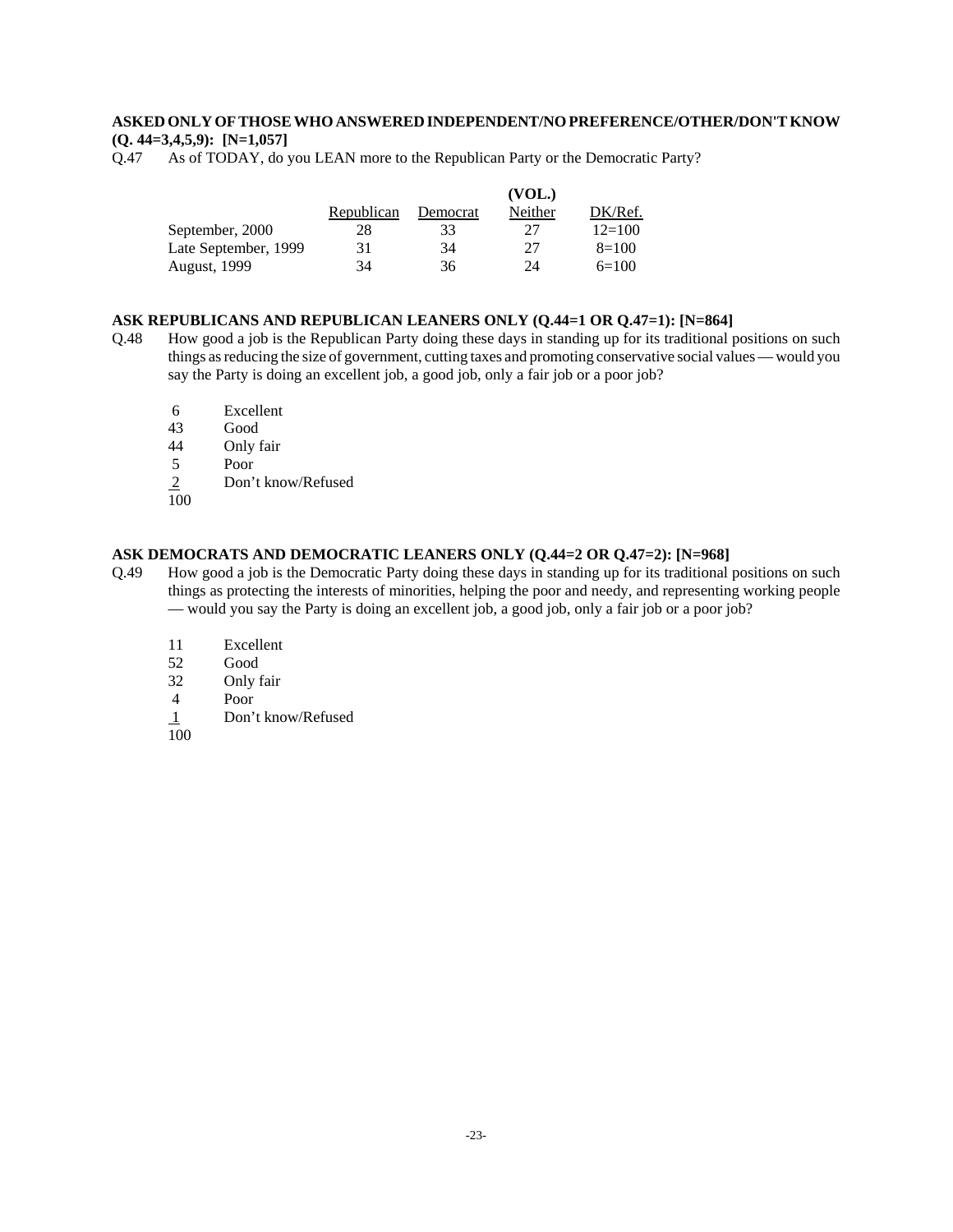**ASK ALL:**<br>Q.50 No Q.50 Now I am going to read some statements about the candidates and political parties. For each, please tell me if you completely agree with it, mostly agree with it, mostly DISagree with it, or completely DISagree with it. (The first one is...) **(INSERT ITEM; ROTATE ITEMS)**

|                  |                                                                                                  | Completely Mostly |          | Disagree | Mostly Completely | Don't              |
|------------------|--------------------------------------------------------------------------------------------------|-------------------|----------|----------|-------------------|--------------------|
|                  | ASK ITEMS a THRU i OF FORM 1 ONLY: [N=1,025]                                                     | Agree             | Agree    |          | Disagree          | Know               |
| a.F1             | I like Al Gore personally more than I did                                                        |                   |          |          |                   |                    |
|                  | earlier in the year                                                                              | 23                | 33       | 17       | 19                | $8=100$            |
| b.F1             | The Republican party has become more<br>compassionate and caring than it has been<br>in the past | 13                | 34       | 27       | 17                | $9=100$            |
| c.F1             | George W. Bush may not be up to the job<br>of president                                          | 23                | 23       | 25       | 23                | $6=100$            |
| d.F1             | Laura Bush is very impressive                                                                    | 16                | 32       | 20       | 10                | $22=100$           |
| e.F1             | Al Gore is really more liberal than he lets on                                                   | 24                | 34       | 20       | 7                 | $15=100$           |
| f.F1             | I really like Joe Lieberman                                                                      | 17                | 30       | 18       | 11                | $24 = 100$         |
| g.F1             | Al Gore is too partisan and too divisive                                                         | 18                | 21       | 34       | 14                | $13=100$           |
| h.F1             | It makes me uncomfortable when politicians<br>talk about how religious they are                  | 25                | 25       | 26       | 19                | $5=100$            |
| i.F1             | I am tired of all the problems associated with                                                   |                   |          |          |                   |                    |
|                  | the Clinton administration                                                                       | 48<br>36          | 24<br>35 | 16<br>19 | 8<br>$8\,$        | $4=100$<br>$2=100$ |
|                  | August, 1999<br>March, 1999                                                                      | 48                | 26       | 15       | 8                 | $3=100$            |
|                  | ASK ITEMS J THRU r OF FORM 2 ONLY: [N=974]                                                       |                   |          |          |                   |                    |
| j.F2             | The Democrats care more about ordinary<br>people than the Republicans                            | 26                | 26       | 22       | 19                | $7=100$            |
| k.F2             | I have a lot of confidence in Al Gore's abilities<br>to deal with difficult issues               | 23                | 34       | 21       | 18                | $4=100$            |
| 1.F2             | George W. Bush seems like a real person rather<br>than a politician                              | 19                | 34       | 23       | 19                | $5=100$            |
| m.F2             | Tipper Gore is very impressive                                                                   | 18                | 38       | 21       | 12                | $11 = 100$         |
| n.F2             | George W. Bush is really more conservative<br>than he lets on                                    | 18                | 40       | $20\,$   | 8                 | $14 = 100$         |
| o.F2             | I really like Dick Cheney                                                                        | 12                | 32       | 19       | 13                | $24=100$           |
| p.F <sub>2</sub> | I like George W. Bush personally more than<br>I did earlier in the year                          | 13                | 33       | 24       | 22                | $8=100$            |